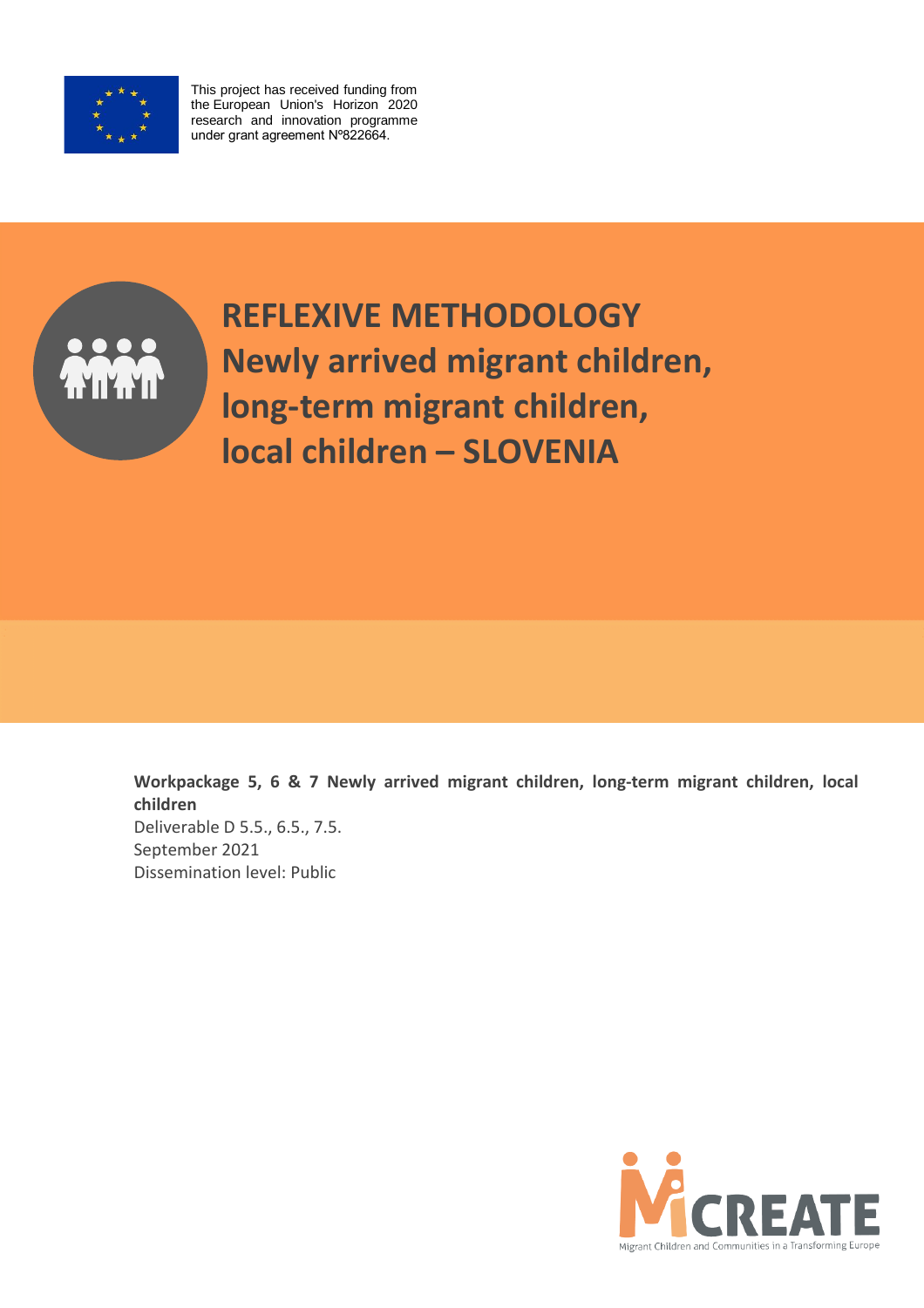**Project title:** MIGRANT CHILDREN AND COMMUNITIES IN A TRANSFORMING EUROPE Acronym: MiCreate Project No.: 822664 **Funding programme:** H2020 Inclusive, Innovative and Reflective Societies **Call identifier:** H2020 – SC6 – MIGRATION – 2018 **Type of action:** Research and Innovation Action **Duration:** 1 January 2019 to 31 June 2022

**Deliverable:** D5.5, D6.5., D7.5. **Workpackage:** WP5-7 Newly arrived migrant children, long-term migrant children, local children Lead beneficiary for this delivery: ZRS Date of delivery: September 2021

Author: Mateja Sedmak

Published by Znanstveno-raziskovalno središče Koper

Koper, Slovenia

[www.zrs-kp.si](http://www.zrs-kp.si/)

First published 2021

©Znanstveno-raziskovalno središče Koper 2021

This publication is copyright, but may be reproduced by any method without fee or prior permission

for teaching purposes, but not for resale.

# **Research partners:**

Znanstveno-raziskovalno središče Koper, Slovenia (ZRS) Manchester Metropolitan University, United Kingdom (MMU) Centre national de la recherche scientifique, France (CNRS) Mirovni inštitut, Slovenia (MI) Univerza v Ljubljani, Slovenia (UL) Syddansk Universitet, Denmark (SDU) Universitat de Barcelona, Spain (UB) Hellenic Open University, Greece (HOU) Stowarzyszenie Interkulturalni Pl, Poland (IPL) Universität Wien, Austria (UW) HFC Hope for Children CRC Policy Centre, Cyprus (HFC) CESIE, Italy (CESIE) Udruge centar za mirovne študije, Croatia (CPS) DYPALL NETWORK: Associação para o Desenvolvimento da Participação Cidadã, Portugal (DYPALL) Fakulteta za dizajn, Slovenia (FD)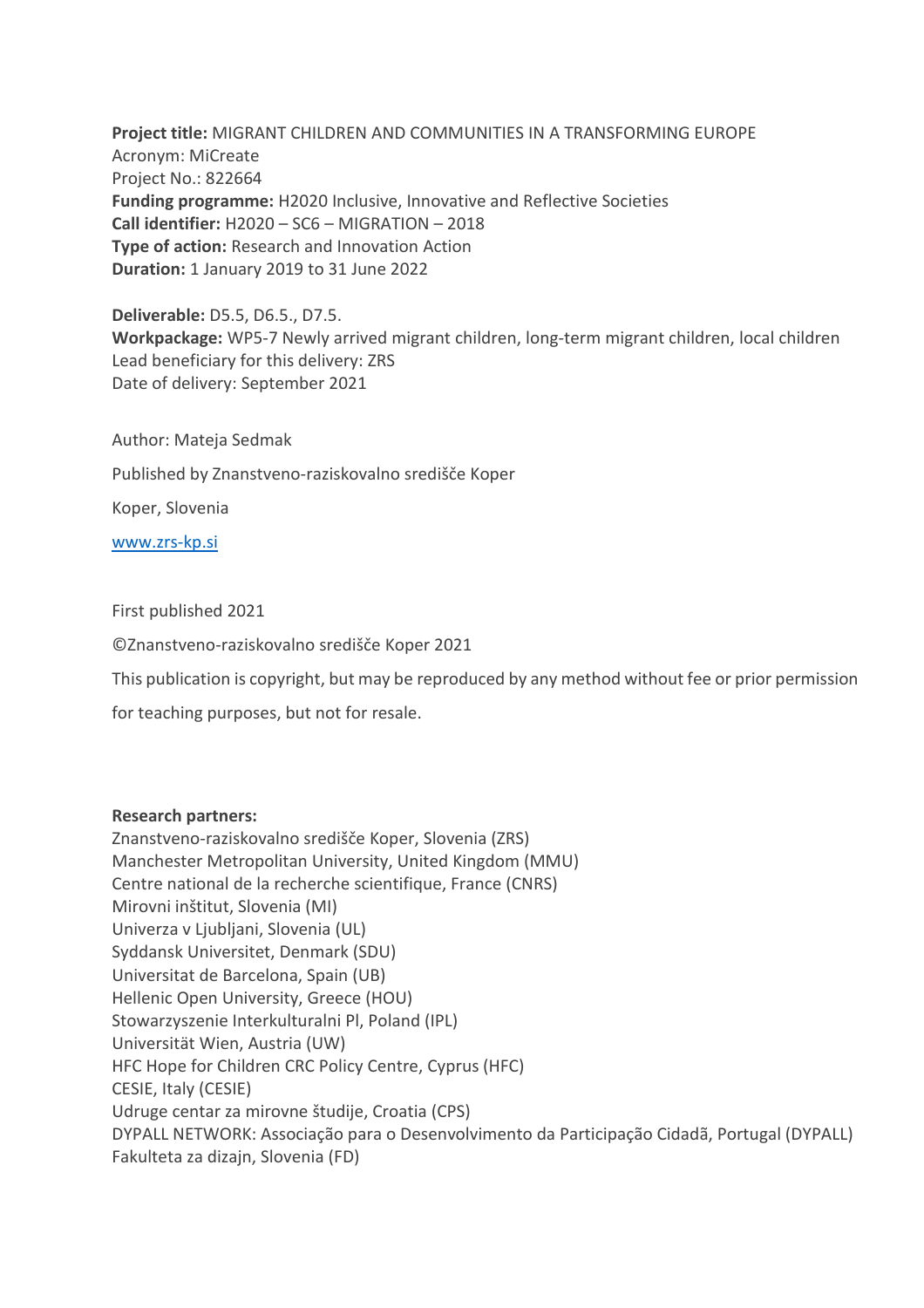| 1.  |  |
|-----|--|
| 2.  |  |
| 3.  |  |
| 3.1 |  |
|     |  |
|     |  |
|     |  |
|     |  |
| 3.2 |  |
|     |  |
|     |  |
|     |  |
|     |  |
| 3.3 |  |
|     |  |
|     |  |
|     |  |
|     |  |
| 3.4 |  |
|     |  |
|     |  |
|     |  |
|     |  |
| 3.5 |  |
| 3.6 |  |
|     |  |
|     |  |
|     |  |
| 4.  |  |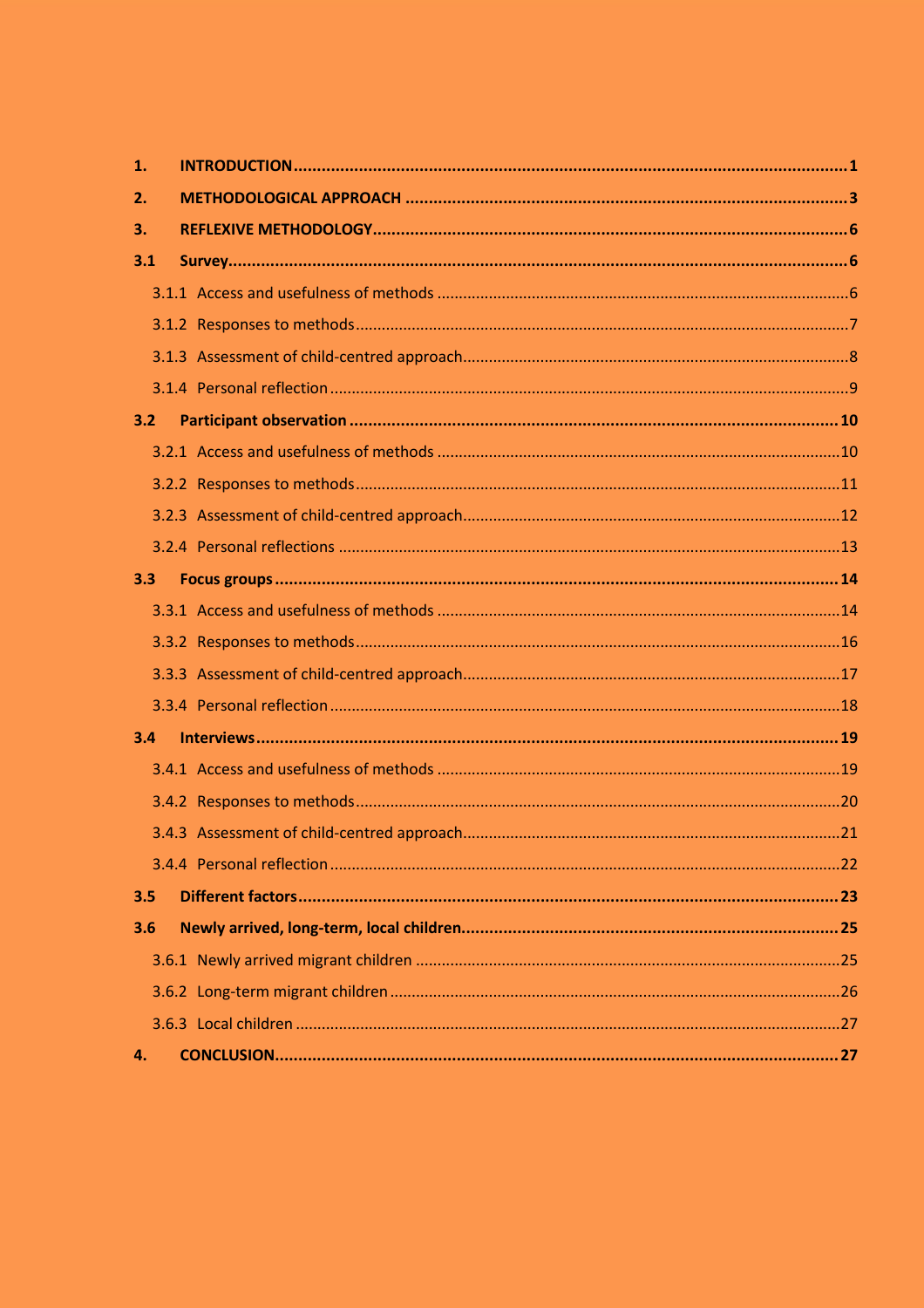## <span id="page-3-0"></span>**1. INTRODUCTION**

This report contains reflections on the fieldwork conducted on the selected sample of Slovenian primary and secondary schools within the MiCREATE project (WP5-7). The overall objective of this fieldwork was to gain data related to the process of integration of newly arrived migrant children (in Slovenia for less than three years) and migrant children with longterm residency (more than three years) in Slovenia as well as data related to the potential role that local (also second- and third-generation migrant) children may have for the integration of migrant children. During the research process, we carried out child-centred ethnographies using a mixed methodological approach.

The report contains critical reflections on the methods used, their usefulness in terms of collecting data, children's responses to various methods, and researchers' thoughts and observations. Special attention is given to reflection on to what extent application of the **childcentred methodological and research approach** was possible and if and how it is possible to minimalize adult-centred perspectives on migrant children's integration during the research process.

The report stems from the proposition that the choice of methods and analysis and interpretation of data are not neutral techniques, because they carry the epistemological, ontological and theoretical assumptions of researchers who developed them (Alvesson and Sköldberg, 2000). Furthermore, selection of methods, data analysis and interpretation is impacted by other personal, interpersonal, emotional, institutional and pragmatic influences. Feminist researchers were among the first to point out that characteristics such as gender, race, class and sexuality affect the nature and structure of research relationships (Cotterill, 1992; Edwards, 1990; Finch, 1984; Ribbens, 1989; Song and Parker, 1995). Related to this, critical reflection on how we transform individual subjective accounts into social science 'theory' and how this is affected by our positioning as researchers is crucial (Mauthner & Doucet, 2003). In the reflection process of fieldwork with vulnerable groups, the influence of *power differences* must be considered.

In the report, we try to address how our individual position (being female, middleaged or young, local or with a migrant background, etc.) influences the research process, datacollecting process and translating data into theory. We are recognizing the importance of the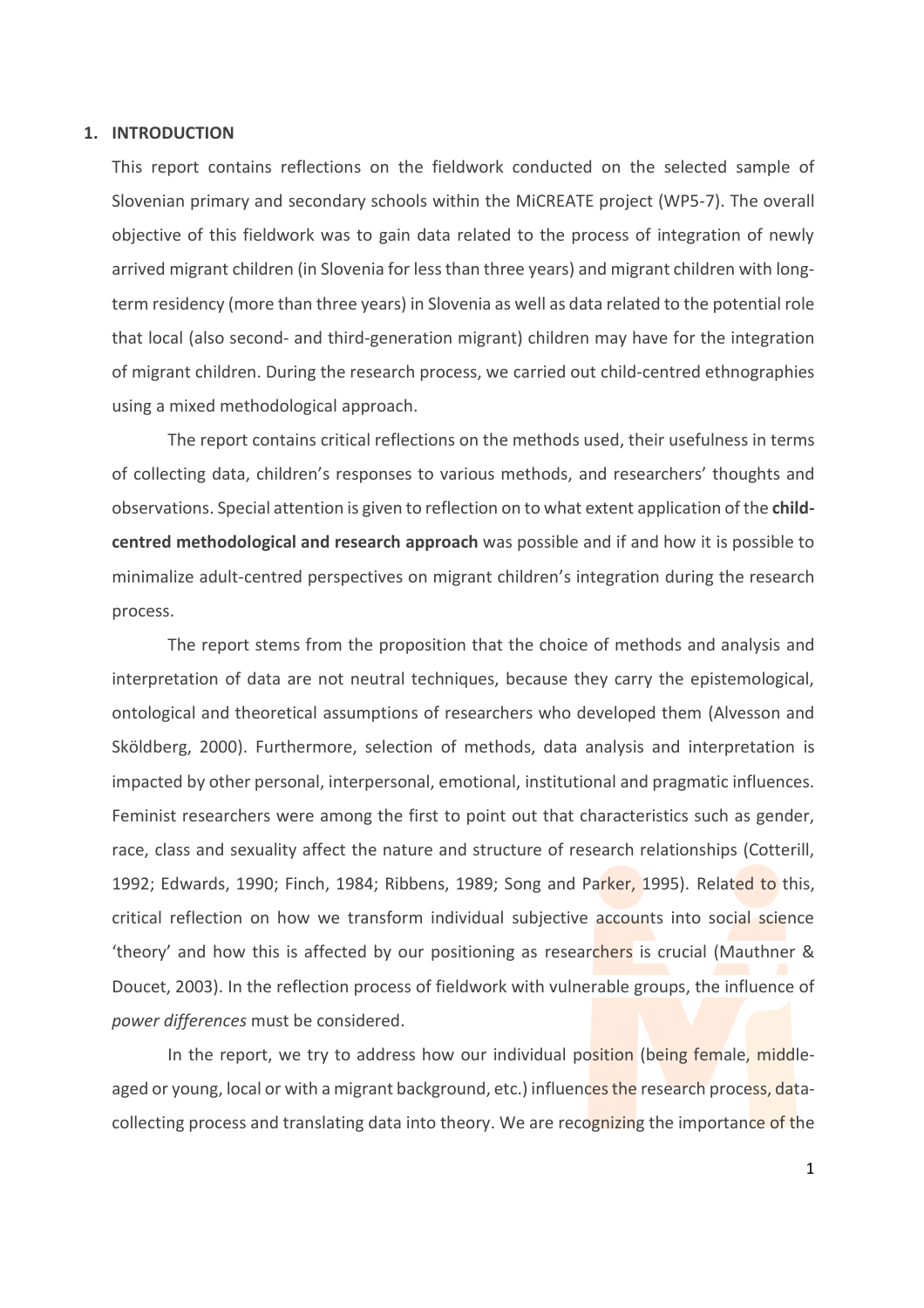social location of the researcher as well as the ways in which researchers' emotional responses to respondents can shape our interpretations of their accounts. We believe that situating ourselves socially and emotionally in relation to respondents is an important element of reflexivity.

Additionally, special attention is given to reflexivity related to *ethics and ethical mindfulness* – awareness of the relational and emotional nature of research. Here, we follow Warin's (2011: 812) perception of ethical mindfulness and reflexivity as intertwined concepts in improving ethics and practices in research with children. As pointed out by the author, researchers working with children and young adults should be exceptionally sensitive to ethical anxieties due to the potential for exploitative relationships. We share the author's belief that reflexivity is a tool for achieving ethical mindfulness and the latter is much needed especially in research with children and other vulnerable groups (Etherington, 2007). With regard to reflexivity related to ethics, special attention is given to the nature and process of receiving consent in relation to individuals' participation in the study.

What also needs to be mentioned in the introduction is that the field research was seriously challenged by the COVID-19 pandemic and consequent measures such as distance schooling, limitation of social contacts, etc. Several school closures changed the dynamic of schoolwork and affected our research process (restrictions in accessing children, postponement of research phases and partial abandonment of the art-based approach, time pressure to complete the observation phase, interviews and focus groups, conducting interviews and focus groups in two schools using online tools, etc.).

What follows is: *first*, the presentation of the fieldwork, the research plan and methodological approach, sample and sampling, methodology used and data collection process; *second*, reflection on the four methods applied – namely, survey, participant observation, focus groups and interviews; and *finally*, concluding remarks with contextualization and critical discussion of the fieldwork, methodology and ethical issues. Here, special attention has been given to differences between the three main observed groups of children – namely, newly arrived migrant children, long-term migrant children and local children.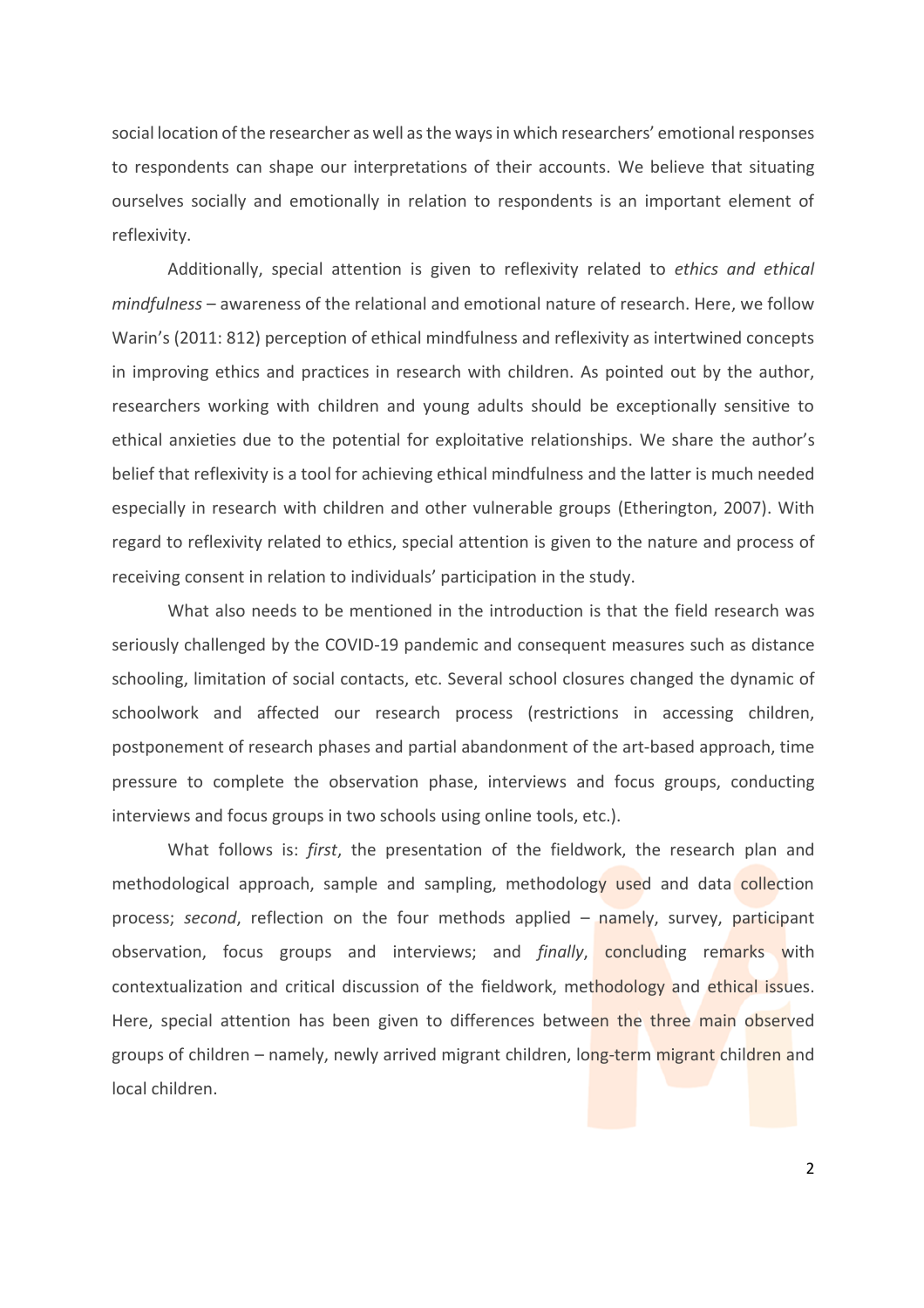## <span id="page-5-0"></span>**2. METHODOLOGICAL APPROACH**

The data collection process, quantitative and qualitative fieldwork in Slovenian schools took place in the period from **November 2019 to March 2021** and significantly exceeded the initial plan. The fieldwork was significantly prolonged due to the lockdown of schools(and social life) and other COVID-19 restrictions.

The research was conducted in **three primary and foursecondary schools**located in western, eastern and central parts of Slovenia in areas with a higher range of cultural diversity. There were two age groups of children involved in the study: 10–14 y/o (primary school) and 15–19 y/o (secondary school). In this report, we use the terms 'child' and 'children' when referring to the learners/informants/participants involved in the study, although we are aware that especially in the case of the older group (15–19 y/o) this may look inappropriate and awkward, and that other 'labelling' would be more appropriate when referring to adolescents. This terminological decision stems from the fact that in our fieldwork the integration processes were studied in a child-centred (CC) perspective. The latter takes its point of departure from the UN Convention on the Rights of the Child. Therefore, the decision to use 'child' and 'children' is primarily analytical rather than substantive.

Children are of both genders and for analytical purposes are divided into three categories: local (including also 'second-' and 'third'-generation migrants) and those with direct migratory experience (newly arrived and long-term migrant children). All schools involved in research are public and located in urban areas. The rate of migrant children enrolled in the schools observed varied and migrant children are prevailingly coming from the area of former Yugoslavia. The prevailing languages of migrant children are: Albanian, Serbian, Croatian, Bosnian and Macedonian. However, in observed schools we also noticed the presence of, for example, Russian, Ukrainian, Chinese, English and Persian language.

These schools were selected on the basis of the overall criteria from the project guidelines to select the schools with 'a higher level of overall cultural and ethnic diversity'. All but one school were already included in previous fieldwork within WP4 that focused on members of the educational community. Consequently, we already had the link with school representatives and contact persons who helped us with the organization and realization of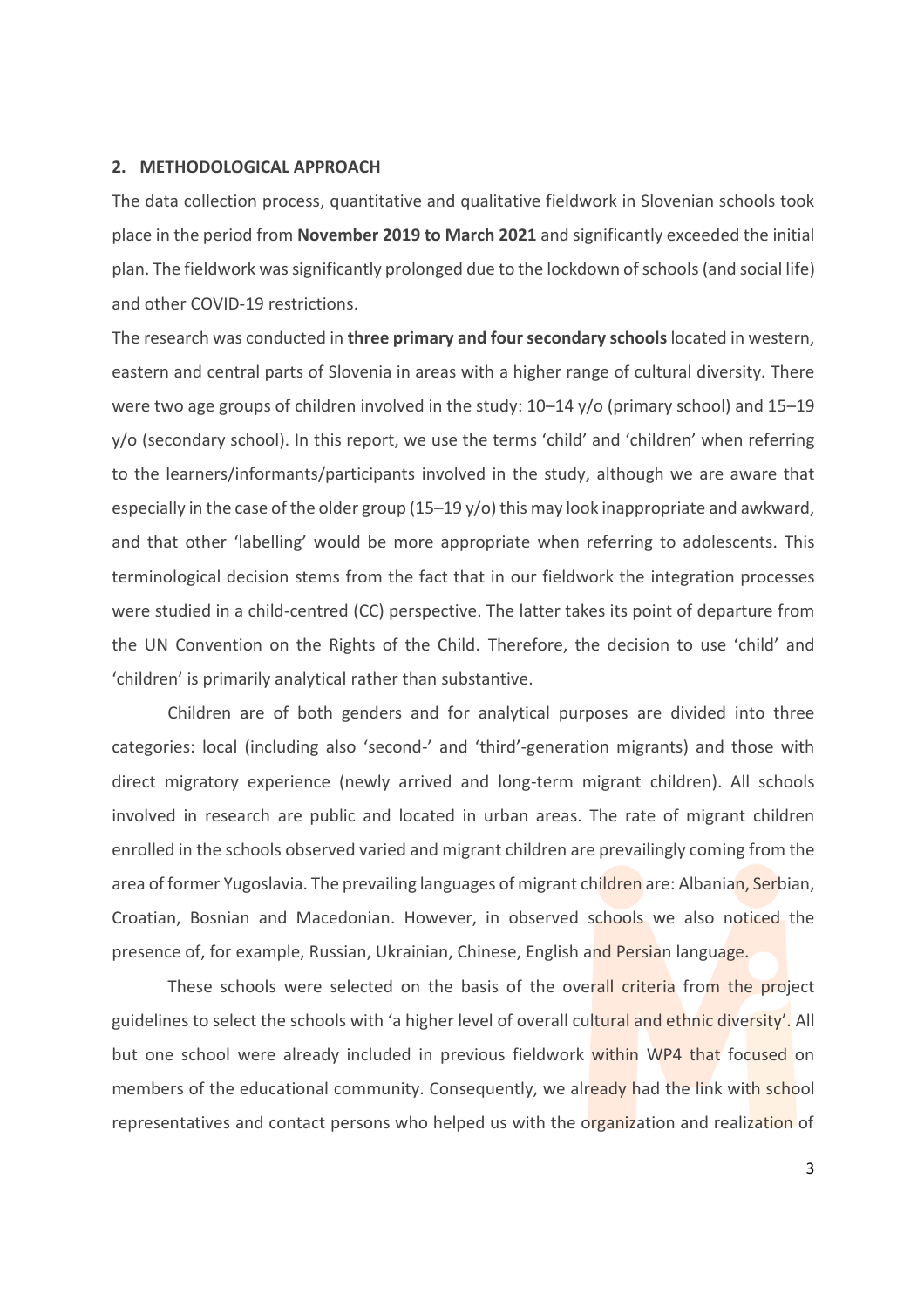the research with children. Due to the fieldwork completed with teachers and educational staff, we already had a good overview of the general atmosphere in schools, a certain level of knowledge about integration programmes and practices, and insight into values, opinions and attitudes toward ethnic diversity, integration approaches and migration/migrant children in general held by teachers.

Each school appointed a person who helped us with the organization of the fieldwork and selection of children, and who worked as a gatekeeper with other teachers and/or children involved in our study. The gatekeepers were mostly school counsellors, persons appointed to work with migrant children or teachers of additional classes of Slovenian language for foreign students. The presence and the role of gatekeepers were crucial, especially due to the challenges related to COVID-19 restrictions.

There were many difficulties in establishing a connection with classes, children and teachers; moreover, our research process was interrupted several times during the COVID-19 outbreak (from February 2020 to May 2020 and from October 2020 to March 2021).

In collecting data, the following methods were used: **survey, participant observation, art-based approach (only online in one school), focus groups and individual interviews** in the form of the collection of autobiographical life stories. All activities took place in or in the vicinity of schools: in classrooms, separate conference rooms at schools, hallways, school cafeterias, schoolyards, etc. First, the participant observation phase was applied in all schools. This phase was soon followed by school closure and fieldwork was interrupted for almost half a year. After, it was followed by the survey and interviews with children in all schools. Due to the COVID-19 restrictions and closures of schools, only in one school was the art-based approach applied as 'a preparation for the interview'. In all schools except one, focus groups (one or two) were conducted.

In schools involved in the field research, at the beginning of the school year the contact persons collected signed consent forms from parents and children for participation in all research phases. However, additional consent signed by the children was obtained prior to the survey. Finally, the children gave oral consent that was recorded prior to the interviewing.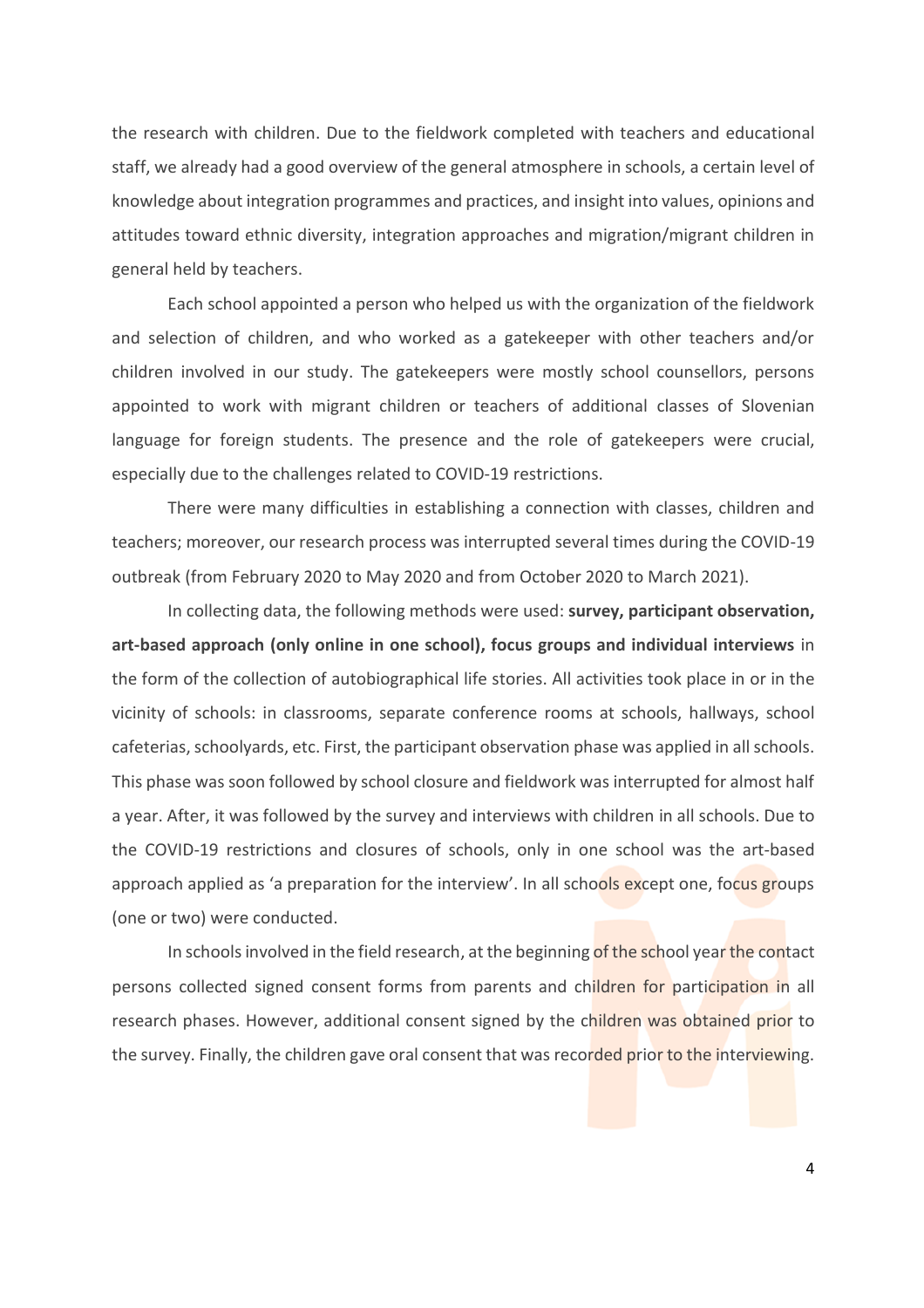Computer-assisted web interview (CAWI) was implemented mostly in computer classrooms with the presence of a researcher. In some cases, children use smartphones with the help and guidance of teachers and/or the researcher, and in two cases children completed the survey online without the presence of a researcher/teacher due to school closure. The participant observation phase was implemented in five schools for 15 days, in one school for ten days and in one school for five days. Participant observation was implemented by one researcher per school in the classrooms, schoolyards, hallways, school cafeterias, gyms, nearby areas of the school, on the roadsin the vicinity of the school, in the grocery shop where children are buying meals, etc. A combination of passive and later more active observation was adopted. First, the researchers were just observing the overall dynamic of classes and social relations among the children, as well as between learners and teachers/educational staff. After that, some friendly, informal involvement and communication on the part of the researchers started. Researchers adopted as little an adult/formal/authority approach as possible. Interviews were collected mostly face-to-face, individually with one child in a separate room (e.g. a conference room), library, school cafeteria or in the schoolyard. At two schools, some interviews were implemented online using ZOOM, Facebook Messenger or Microsoft Teams. In a few cases, interviews were conducted with two students at the same time (at the students' request). Interviews were recorded and transcribed verbatim. Prior to recording, the researcher obtained additional recorded oral consent from interviewed children. Interviews lasted between 16 and 66 minutes. Interviewees were chosen on the following criteria: prior involvement in the observation phase, voluntary participation and age/gender/migratory status. Our aim was to interview five local children, five newly arrived and five long-term migrant children per school. Finally, two focus groups were conducted in five schools and one in two schools. Altogether, we conducted 11 focus groups with 3-6 participants who differ in their ethical, cultural, linguistic and religious backgrounds. All focus groups were recorded and transcribed verbatim.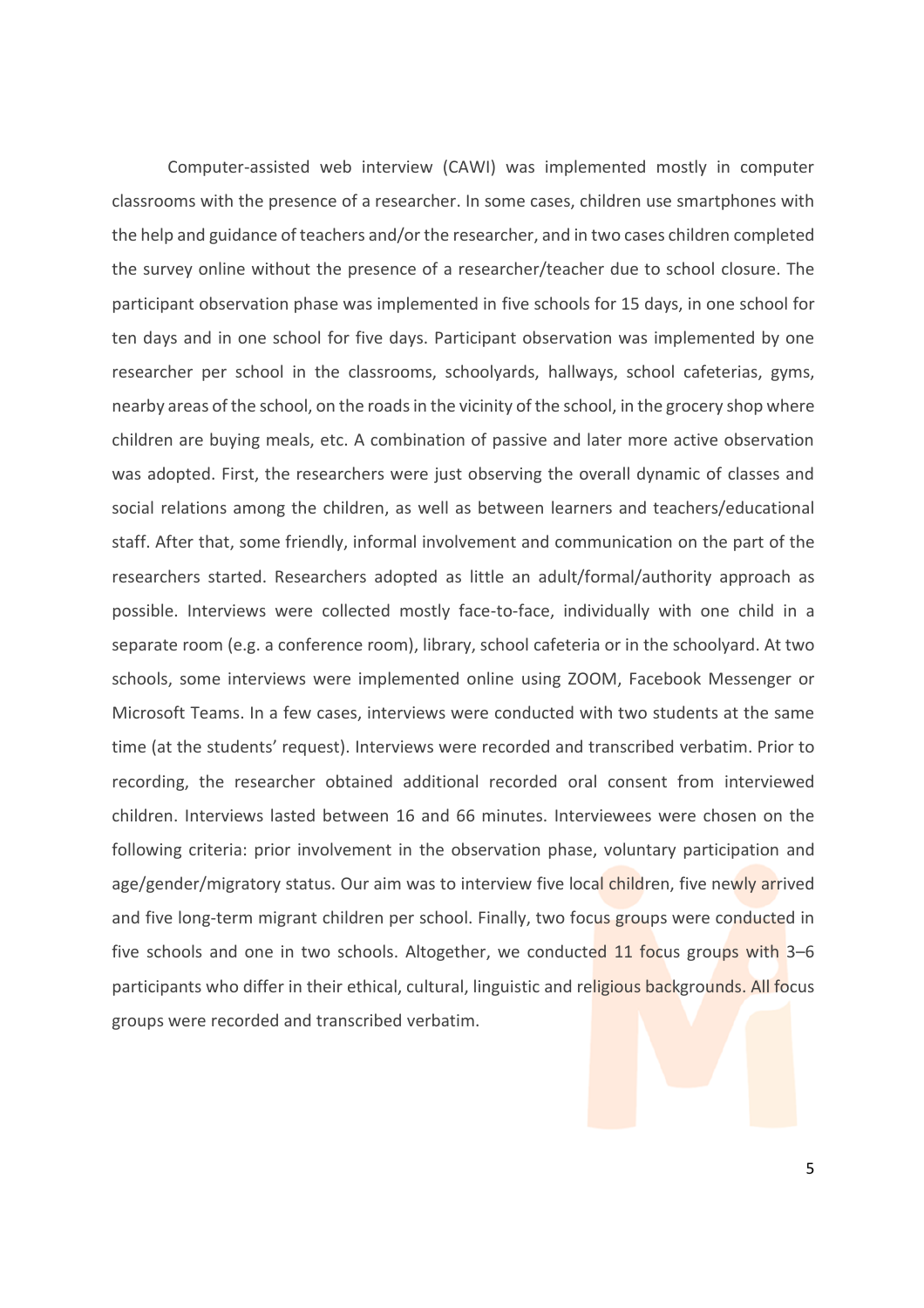The number of children involved in the survey is 712. The observation took place in seven schools. During our research, we organized 11 focus groups (two with six children; one with five children, five with four children and three with three children) while 106 children participated in interviews (43 locals, 33 newly arrived and 30 long-term migrants). For more information about methodology and data collection process see: *National report on quantitative research, qualitative research and reflexive methodology: methodological section* 

# <span id="page-8-0"></span>**3. REFLEXIVE METHODOLOGY**

#### <span id="page-8-1"></span>**3.1 Survey**

### <span id="page-8-2"></span>**3.1.1 Access and usefulness of methods**

*– Slovenia* (Micreate, Internal document, July 2021).

According to our experience, the survey method was the easiest applicable as it could be performed face-to-face in the computer classrooms, in regular classrooms by using smartphones or online with the presence of the researcher or teacher alone. In one secondary school, it was applied without the presence of any supervisor. The survey also enabled us to involve a high number of children and collect a sufficient amount of data; however, the childcentred approach was somewhat limited.

Survey questions were standardized, and the answers (due to the ease of analysis) were already defined (closed-ended type), thus leaving little space for children to freely express all possible opinions, observations and attitudes or to autonomously address the observed topics. Closed-ended questions direct and limit children's responses.

Further, it is hard to assess to what extent children, especially the youngest ones, truly understood the questions and, on the other hand, to what extent their answers were honest. To reach the highest degree of understandability, clarity and simplicity to fulfil the survey and to apply a more child-centred approach (CCA), we should take more time and increase collaboration with the children. Additionally, and more importantly, children should be more involved in the preparation of the questionnaire from the very beginning, although it was tested in primary and secondary schools prior to implementation.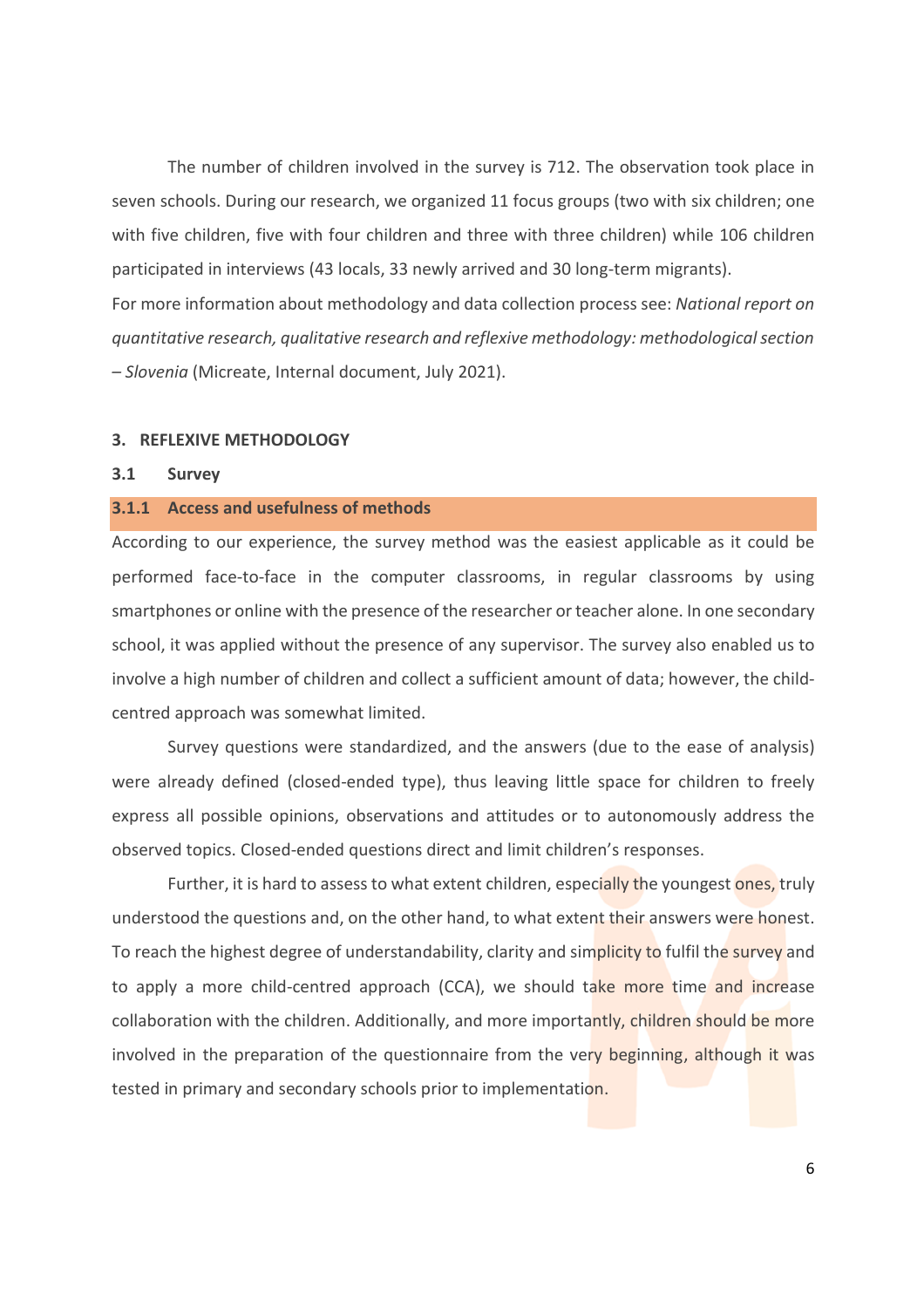The preliminary participatory observation phase positively affected children's willingness to participate in a survey. Children became familiar with researchers and the objectives of the study. However, it is hard to assess if, as a result of the already established relationship with the researcher, children tended to respond more in line with the researcher's expectations. The physical presence of a researcher (and especially teachers) functioned as the adult authority that influenced their readiness to participate. Also, the researchers' explanations related to the survey and motivation to participate might have a 'negative effect' from a CC perspective – children were persuaded to participate in the survey, and it is difficult to say to what extent participation was completely voluntary. The line between informing and persuading is often very thin since researchers are always struggling between the 'need to get the data' and 'neutral invitation to participate in a project'.

Overall, this method was useful as it enabled the collection of a significant amount of data closely related to the research topic and interest, namely the integration process of migrant children in the school environment.

### <span id="page-9-0"></span>**3.1.2 Responses to methods**

Generally, the atmosphere between researchers and children during the survey was relaxed and participative. Often, children were pleased that part of the class was dismissed due to surveying. However, considering that the survey was implemented in a 'formal' school environment, children perceived it to a large extent as a part of school obligations. Children who were not involved in the participatory observation phase were less motivated to participate. The feeling was that children from some vocational schools have not taken the survey very seriously – some finished unusually fast, and some refused to participate. One researcher had a feeling that some children had difficulties understanding the questions; however, no additional questions were raised on the children's part. In contrast, in primary schools and other secondary schools, children raised questions related to the survey when they needed additional explanation/clarification. In one primary school, children lacked concentration and the initial plan of the researcher to go through questions reading them aloud so that the children could then answer was not possible. This problem was partly diminished with the organization of smaller groups of children. Finally, there remains a doubt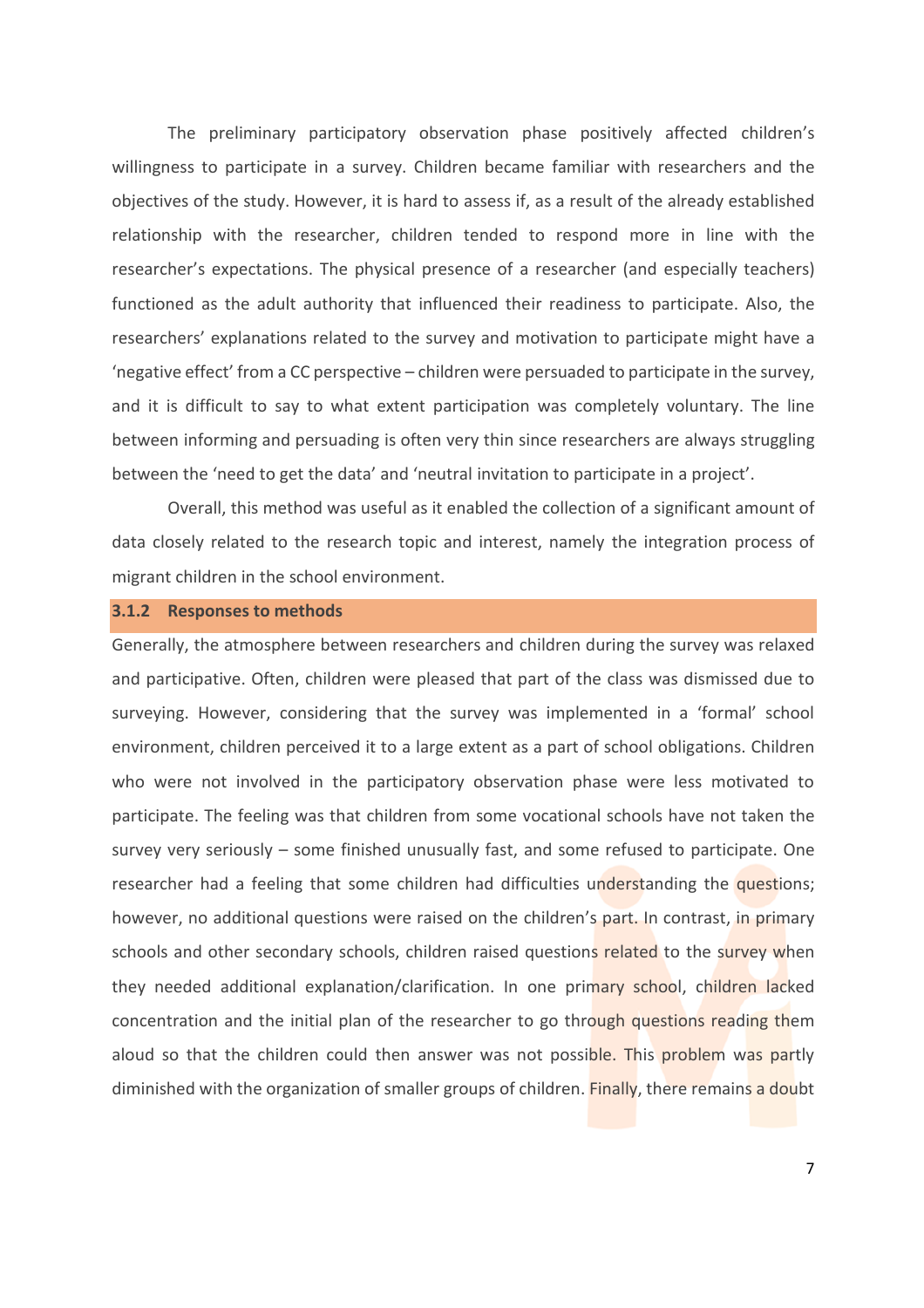about the honesty of the children's answers as some of them, in both primary and secondary schools, consulted classmates before answering or they compared answers.

# <span id="page-10-0"></span>**3.1.3 Assessment of child-centred approach**

The possibility to adopt a child-centred approach with the survey is generally limited. The questions in our survey were standardized with already defined answers. We have tried to avoid this limitation by using questions from questionaries that were already tested by children and in accordance with the CCA (e.g. the GUIDE project on the wellbeing of children). An additional limitation in this respect is that the survey's questions were mostly of the 'closed-ended type' (to allow ease of analysis), meaning that there was no space for free expression of thoughts, additional/diverse/alternative opinions, etc. We tried to reach more CCA by pilot-testing the questionnaire with children in different countries and national contexts. Further, we considered and implemented their suggestions/observations in the survey. The CCA was also respected as children's participation was voluntary, and they had the opportunity to leave the survey whenever they wanted. Moreover, children were encouraged to ask questions and seek further explanation, and before the start, they signed informed consent. The survey was translated into four languages, and this was well accepted by the children. However, it is not clear to what extent all the mentioned measures merely present a necessary and obligatory methodological/ethical protocol that should be used in all types of surveying and to what extent all these methodological/ethical precautions really encourage a child-centred approach. Moreover, children often perceive researchers as 'another teacher' and the surveying process as 'another school obligation'; therefore, it is hard to say to what extent participation was truly voluntary. This addresses the ethical questions of whether and to what extent children are 'expected' to participate (the expectation by teacher and researcher; informal pressure from a part of the class  $-$  as 'all classmates participate' in a survey) and to what extent this is truly their own decision. Evidence that there was also a certain degree of self-determination and voluntary participation, and not only external 'coercion', is recognized in the fact that some children did not participate in the survey and some of them terminated the survey part way through.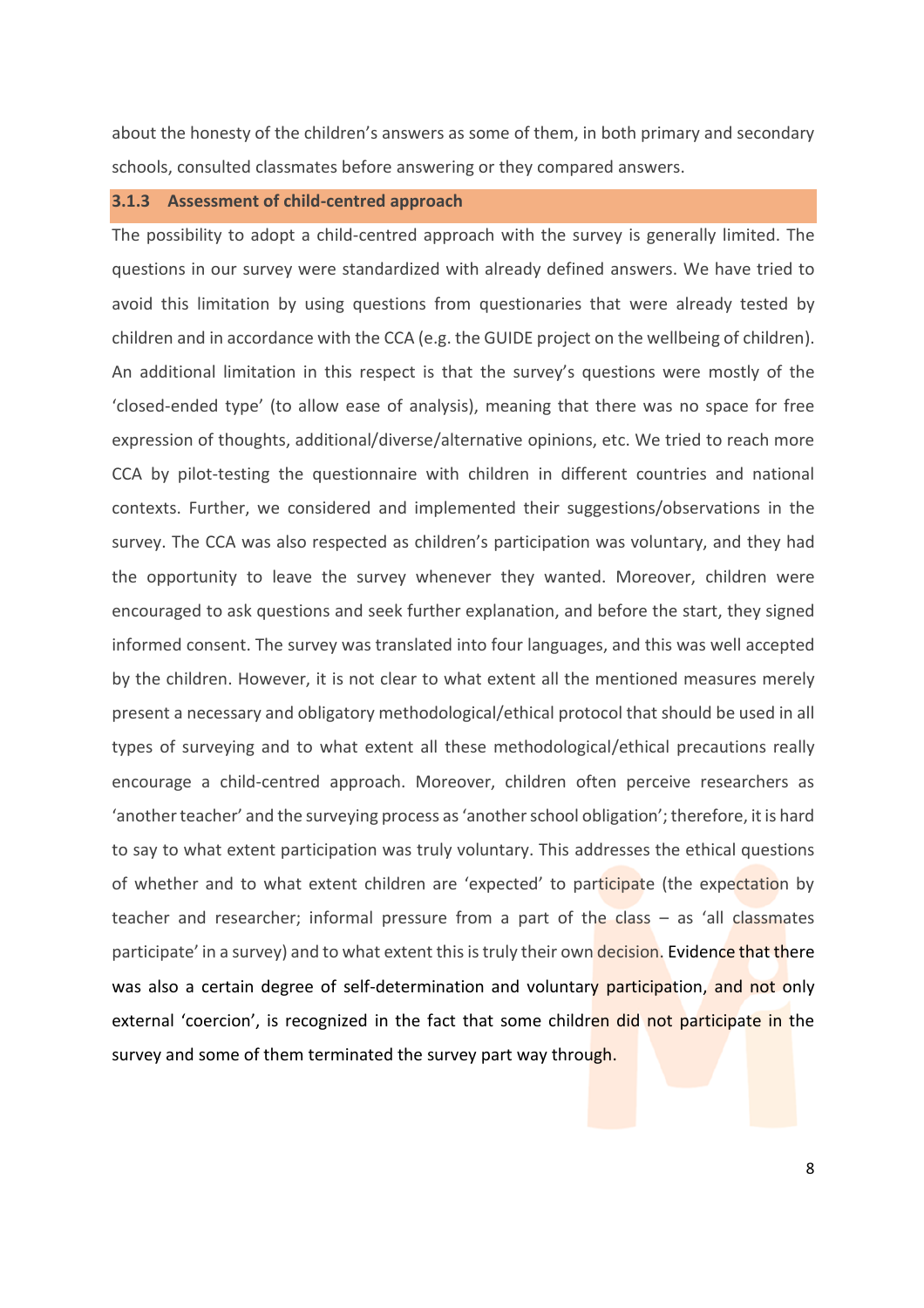# <span id="page-11-0"></span>**3.1.4 Personal reflection**

Researchers observed a significant challenge and limitation to implementing the survey during the COVID-19 restrictions and distance learning. Among the consequences of this unprecedented situation were overburdened teachers/contact persons. The latter considerably influenced the whole organization of surveying. Also, children lacked interest in additional online activities (also known as video conference fatigue), and it was generally harder to keep them motivated, engaged and excited to participate.

Several children did not take the survey 'seriously enough' or in accordance with researchers' expectations, were having fun, surfing on the web instead of taking a survey, some were also openly dishonest (e.g. "I will not write that I'm from Japan because everyone will know that's me") or gave socially desirable answers. Some children felt troubled by some questions, and this could be noticed from complaining or whispering. However, they did not want to reflect or discuss it with the supervisor/researcher. Several children accepted the survey as part of school obligations, without reflecting on its content and aims. On the other hand, in some secondary schools, children were willing to participate, but did not really express much interest or ask additional questions. Often, they were just happy to not have lessons and/or they took the survey as a part of school obligations. However, it is hard to assess how seriously the survey was taken and to what extent it reflects their actual opinions. We expect that triangulation of methods and using various analyses will give us a final answer.

In the primary school, a considerable challenge was the participation of children and keeping the children calm during the survey. In relation to the participation of younger children, it should be revealed that here the reason lies primarily with teachers, consultants, etc., thus adult's willingness and organization, and not on the children themselves. Second, the lack of concentration was troubling. This was partly resolved by implementing a CAWI survey in smaller groups. In general, the role of teachers and their level of authority and ability to engage children seems to be of enormous importance.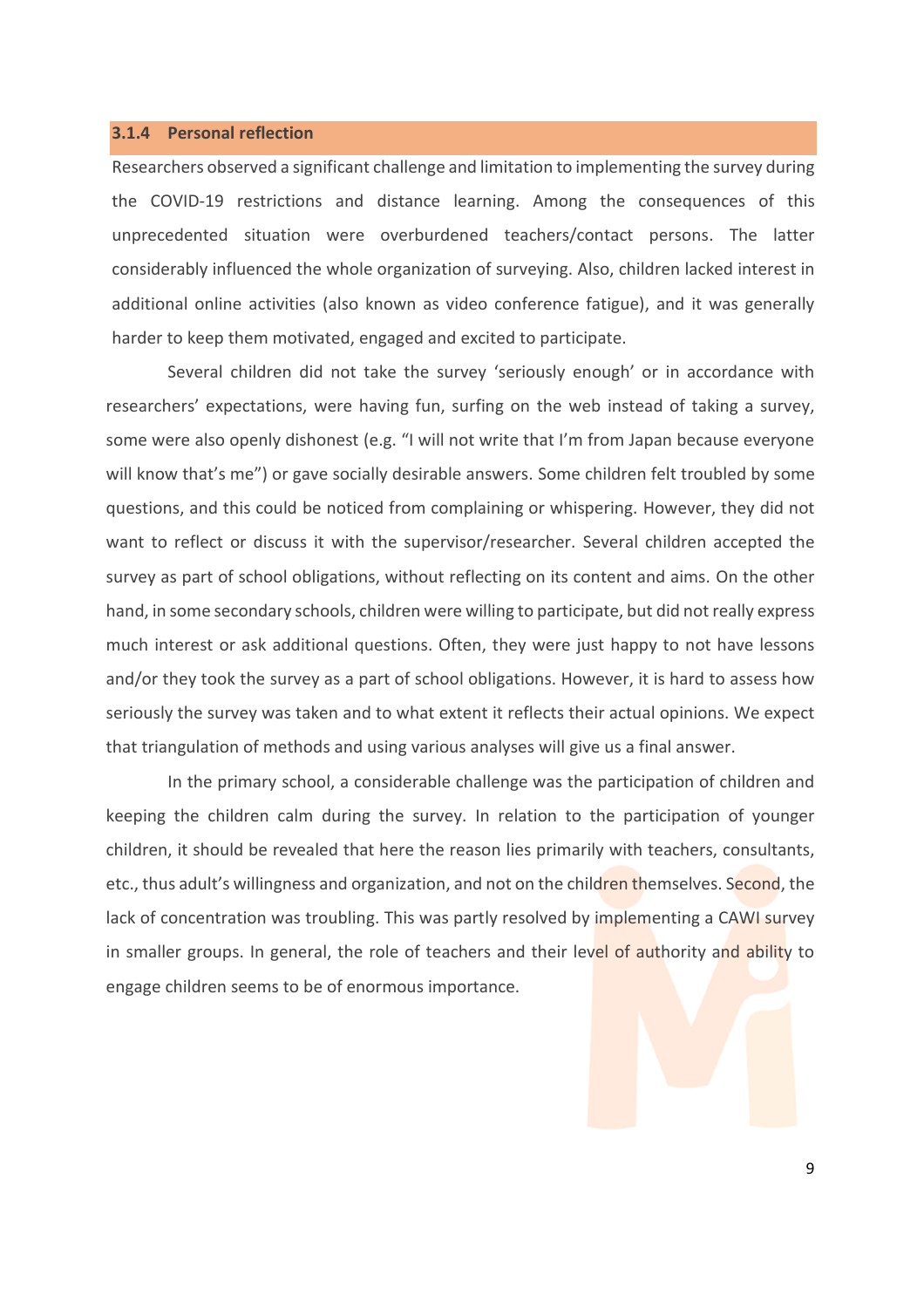### <span id="page-12-0"></span>**3.2 Participant observation**

### <span id="page-12-1"></span>**3.2.1 Access and usefulness of methods**

The observation phase was applied at the very beginning of the field research with the aim to get familiar with the school, teachers and, most importantly, the children. The observed classes were selected with a help of a contact person appointed by the headteacher (i.e. teachers of Slovene language for foreigners, school counsellors or teachers responsible for migrant children). After getting approval from the headteacher to conduct the research and collecting consent forms, the researchers had full autonomy to conduct the research (access to classes/teachers/children, individual arrangements with teachers and children, etc.). Observed classes were selected in accordance with the MiCREATE criteria – to observe classes with an appropriate structure of children (at least five local, five newly arrived and five longterm migrant children).

Researchers adopted a "shallow cover", meaning that they explicitly explained the aim of the project (researching migrant children's integration process) and their role but did not expand upon the project objectives in great detail.

The method proved to be particularly useful and valuable. On the one hand, it gave us the opportunity to see 'the reality of everyday life' as it is – the everyday dynamics of children, interpersonal relations among them, and relations between children and teachers. With this method, we gained valuable information about interethnic issues in classes, as well as how ethnicity and cultural diversity are lived in the class, how they are addressed and tackled by teachers and children. Participant observations gave us an opportunity to collect information without 'filters' (opinions and interpretations on the part of the educational staff or children, etc.), which are present during interviewing and oral explanations. The method also gave us insights into the dynamics of everyday relations that teachers often tend to hide. On the other hand, the method proved to be very useful as it enabled the researcher and children to become acquainted with each other and to establish contact to conduct interviews/focus groups in a better way.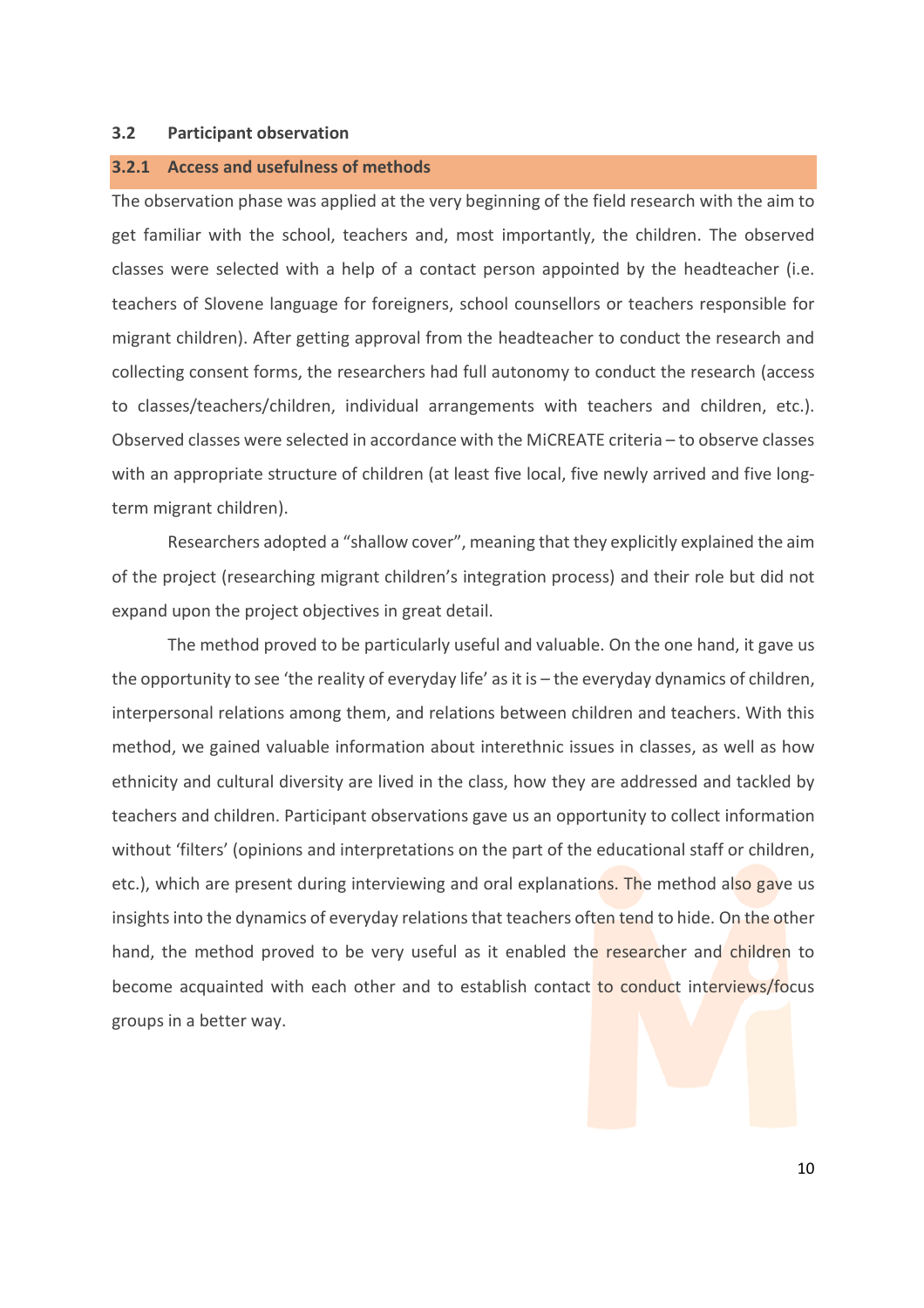After the initial exclusively observational phase, researchers tried to create a link with children in more informal situations (e.g. during breaks). In the classrooms, the interaction was more reserved and formal since researchers were sometimes introduced by the class teacher as 'another teacher'. In one case, a teacher invited the researcher to participate in class activities (e.g. group work, playing board games, having a discussion) and school events (a roundtable organized by students).

Initially, the migrant background of children was obscured. It gradually transpired (during breaks, in classes where practical skills are developed) when some of them communicated in their language of origin.

#### <span id="page-13-0"></span>**3.2.2 Responses to methods**

In the beginning, the overall class dynamics were affected by the presence of the researcher/observer. Children were more alert, some of them tried to seek attention with more extroverted, and sometimes inappropriate, behaviour, while others were more diligent. Generally, children were curious about this new person in the class. Especially in primary schools, the children wanted to keep company with the researchers. To have someone who listens to their opinion meant a lot to them. Some children just took 'all the attention', so it was challenging to build relationships with everybody to the same extent. In one primary school children were so keen to socialize with the researcher that it was difficult to adopt the passive observation phase. Instead, moderate participant observation by adopting a friend role was used. In secondary schools, the relations with researchers were sometimes more formal, although friendly.

In one primary school, where the researcher was a migrant herself, migrant children were more relaxed and comfortable around her and wanted to speak with her in Serbian. Similarly, when the researcher was a younger person (late twenties), children perceived her as 'more equal' and not as 'another authority'. Similarly, in secondary schools, younger and middle-aged researchers were perceived more as 'friends' rather than teachers, because researchers managed to form more informal ties.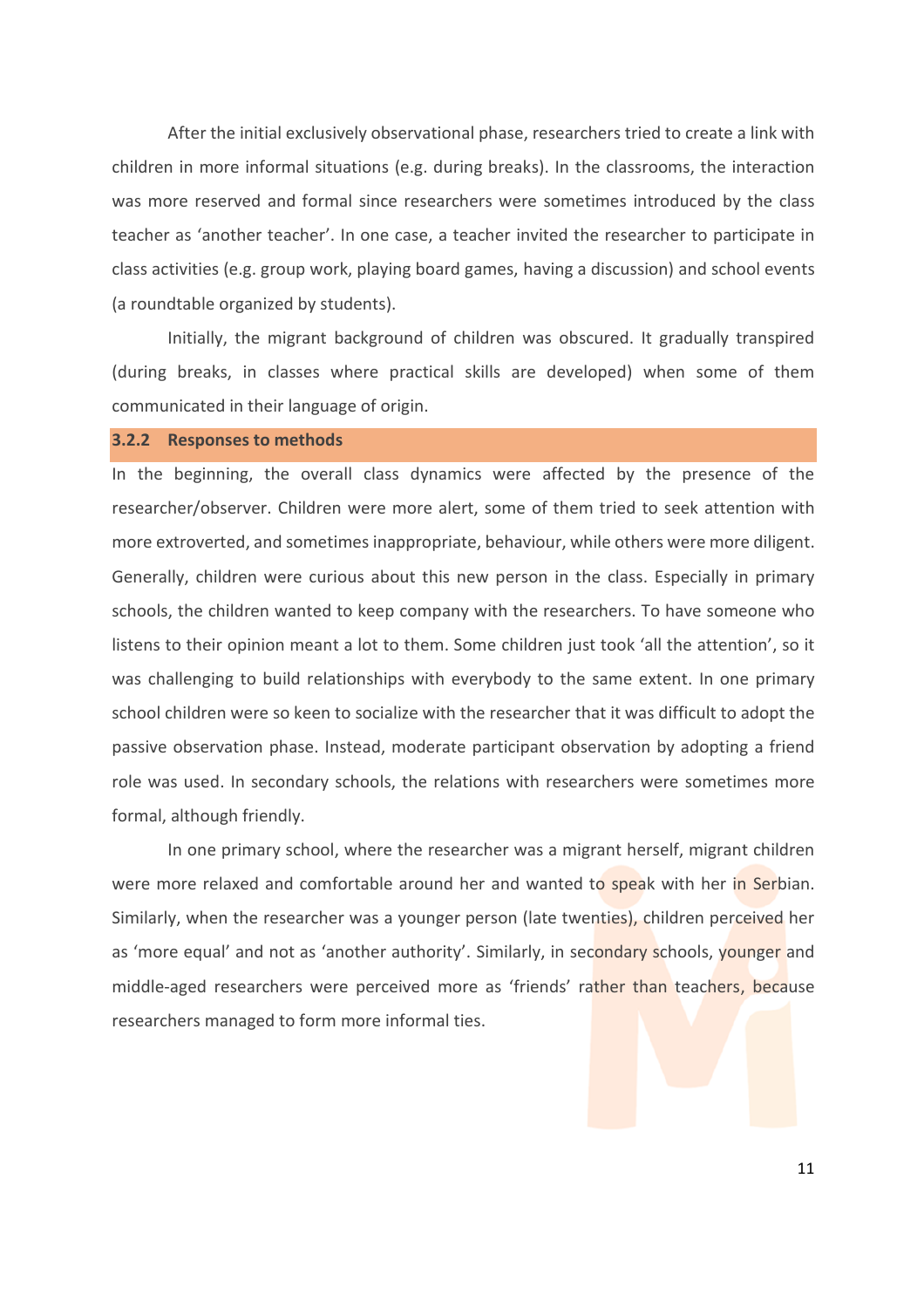The same was noticed with the teachers. Only rare exceptions were relaxed from the very beginning. Most of them felt observed and tried to be 'more professional' and 'more competent'. Several of them implemented methods, attitudes or approaches that seemed not to be part of the usual routine (as they were trying to impress/please the researcher). Some teachers felt that their work was being evaluated. Sometimes, teachers used the presence of the researcher as a means of threatening learners: 'now others can finally see how you behave' or 'yes, just show to the researcher who you really are, 'what a beautiful impression you make'. Several researchers built friendly, respectful and warm contacts with gatekeepers (teachers of the Slovenian language for foreigners, school counsellor, etc.).

## <span id="page-14-0"></span>**3.2.3 Assessment of child-centred approach**

Some researchers avoided communicating and socializing with teachers as much as possible to adopt 'the least teacher-like role' as possible. Nevertheless, teachers often approached researchers and thus researchers were automatically associated with them. The approach was child-centred in the sense that researchers tried not to interfere with the class dynamics and merely observed it. Additionally, researchers let children take the initiative in communication. Still, the researcher would address some children during breaks or gym class. Children would often use formal talk (vikanje) with the researcher, indicating unequal power relations that unsurprisingly influence children's expression.

Children's influence on what the researcher observed during the observation phase was present in their actions and attitudes. Sometimes, they were 'acting for the researcher' consciously or unconsciously, sometimes they were excessively loud, extroverted, trying to have all the attention. They chose the topic of discussion in more informal cases and were aware that the researcher was somewhere close listening and observing. This can also be perceived as a CCA as children exposed/expressed/communicated what they wanted. On the other hand, researchers had in mind what they want to observe and which information they want to gain, and this influenced the observations as well as diminished the presence of a CCA.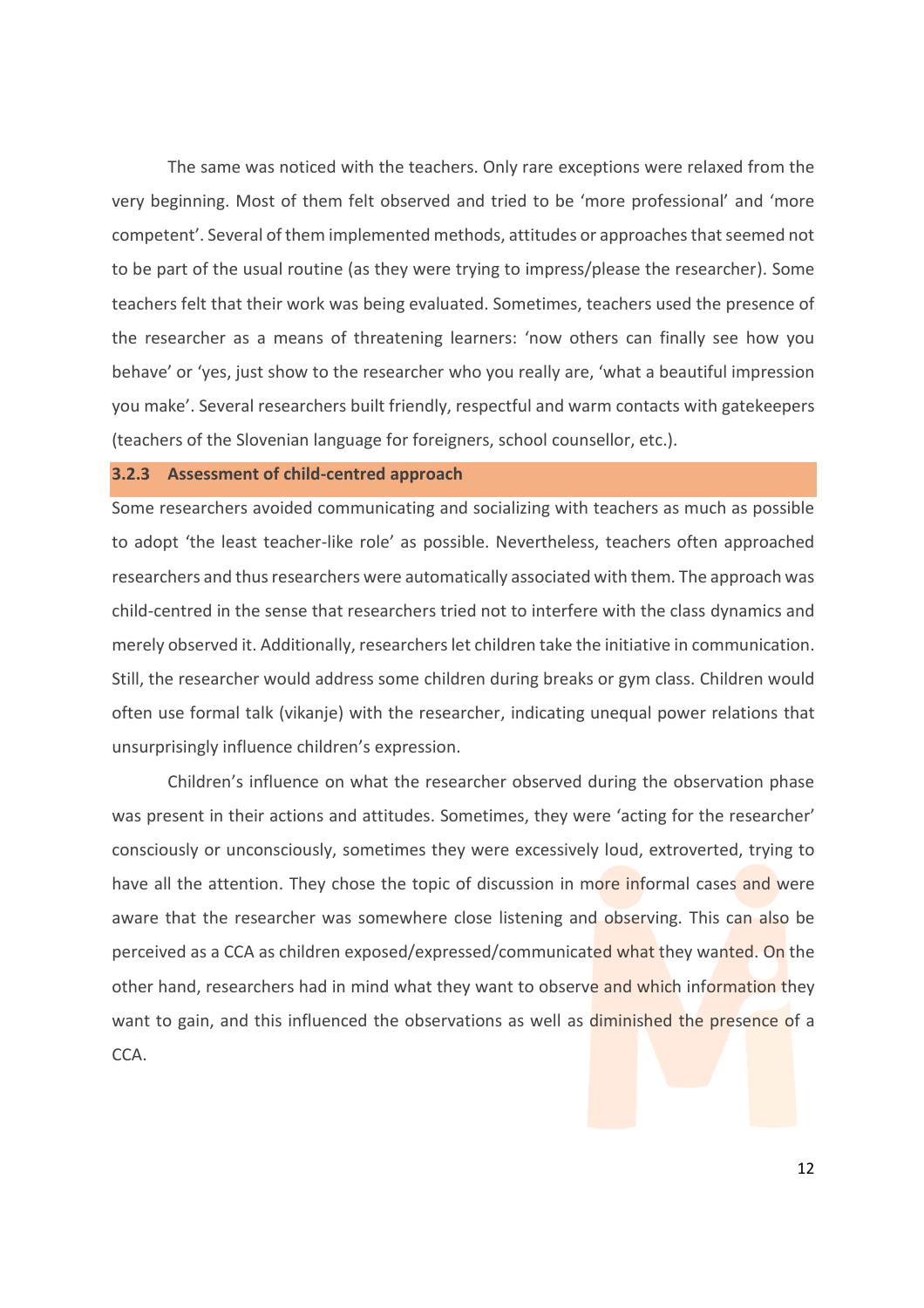Researchers tried to apply a CCA by being present in more informal situations where children can express themselves more authentically (e.g. in the schoolyard, in hallways, school cafeteria, in front of the school, etc.), avoiding value judgements, imposing authority, by adopting a less teacher-like role, not intervening even in situation of fights, etc. Also, researchers tried to be as natural as possible, letting children guide all interactions/communication with the researcher. Some avoided approaching the children directly and waited for interaction to progress from gradual encounters as spontaneously as possible (if they exchanged eye contact, the researcher smiled in return, and this would sometimes prompt their comments or questions to the researcher). Finally, researchers observed hardly any child-centred methods or approaches enacted by the teachers.

# <span id="page-15-0"></span>**3.2.4 Personal reflections**

We believe that participant observation is an essential method if we want to catch and understand social dynamics related to class interpersonal relations. It gives an important insight into how 'things are in the natural environment' and not how they are expressed. Participatory observation gives us the possibility to see things without or with fewer filters, since in direct interactions/interviews children (and people in general) tend to present themselves in a better light, answer in accordance with social expectations, etc. This method reveals the context and broader perspective. Sometimes, it was indeed rather obvious that observed subjects act differently from how they would if researchers were more familiar or absent. However, with time, this negative effect diminished. What was also problematic was that the researchers were sometimes introduced or behaved as a supplementary teacher and/or research authority.

Being present in schools on a daily basis is crucial when adopting a child-centred approach, so that children get used to the researcher. This allows for developing a closer connection and the children being less distracted by the researcher's presence. Disruption of observations due to the school lockdown negatively impacted the trust-building process with children and opportunities for creating friendly relationships.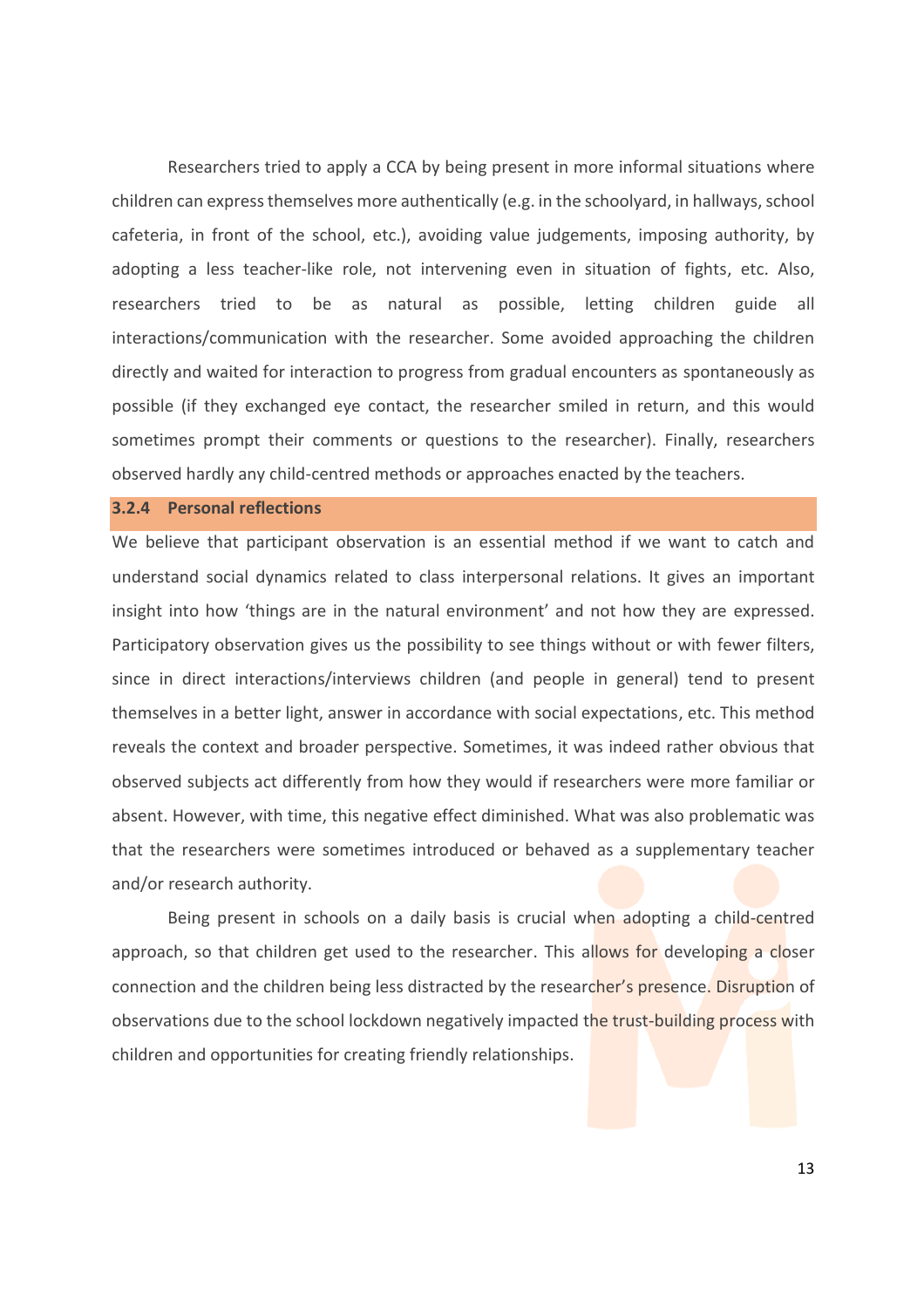Additionally, the COVID-19 pandemic affected the research process in that other research stages were interrupted. Consequently, the interviewing and focus group phase did not immediately follow the observation phase. This course of events had a significantly negative influence on our research activities. However, researchers remained patient and flexible; they nurtured good relations with school staff as well as behaved responsibly to protect children's and teachers' health as well as their own.

Researchers' previous experiences and intersectional positions (being middle-aged women, second-generation migrant or migrant, etc.) influenced engagement and interactions with children. Researchers with migrant experiences were able to refer to their experiences with migration and used their ethnic background to establish more confident contact with children. Also, older researchers immediately invoked a more 'children–adult' position than younger ones (what could be observed in the use of 'vikanje').

# <span id="page-16-0"></span>**3.3 Focus groups**

### <span id="page-16-1"></span>**3.3.1 Access and usefulness of methods**

In primary schools, children were mostly selected by the researchers and teachers or other gatekeepers (e.g. school counsellors) while in the secondary school children were either invited to participate and volunteers took part in the focus groups (several participated in individual interviews as well) or were selected by teachers and gatekeepers. Children participated out of curiosity, external motivation (e.g. because they were absent from the lessons) and because of the small compensation they received at the end of the focus group as a sign of gratitude for participating (Bluetooth speaker or flash drive). Only at some schools were children selected with regard to their age, gender, nationality and migratory status. Mostly, the selection was subordinate to voluntary willingness to take part in the focus group. In general, the previous participant observation phase was especially valuable because it gave the researcher the opportunity to become familiar with the children. Participants in focus groups were selected by the teachers according to the methodological (ethnicity, gender, etc.) criteria, or by the researcher, or they volunteered.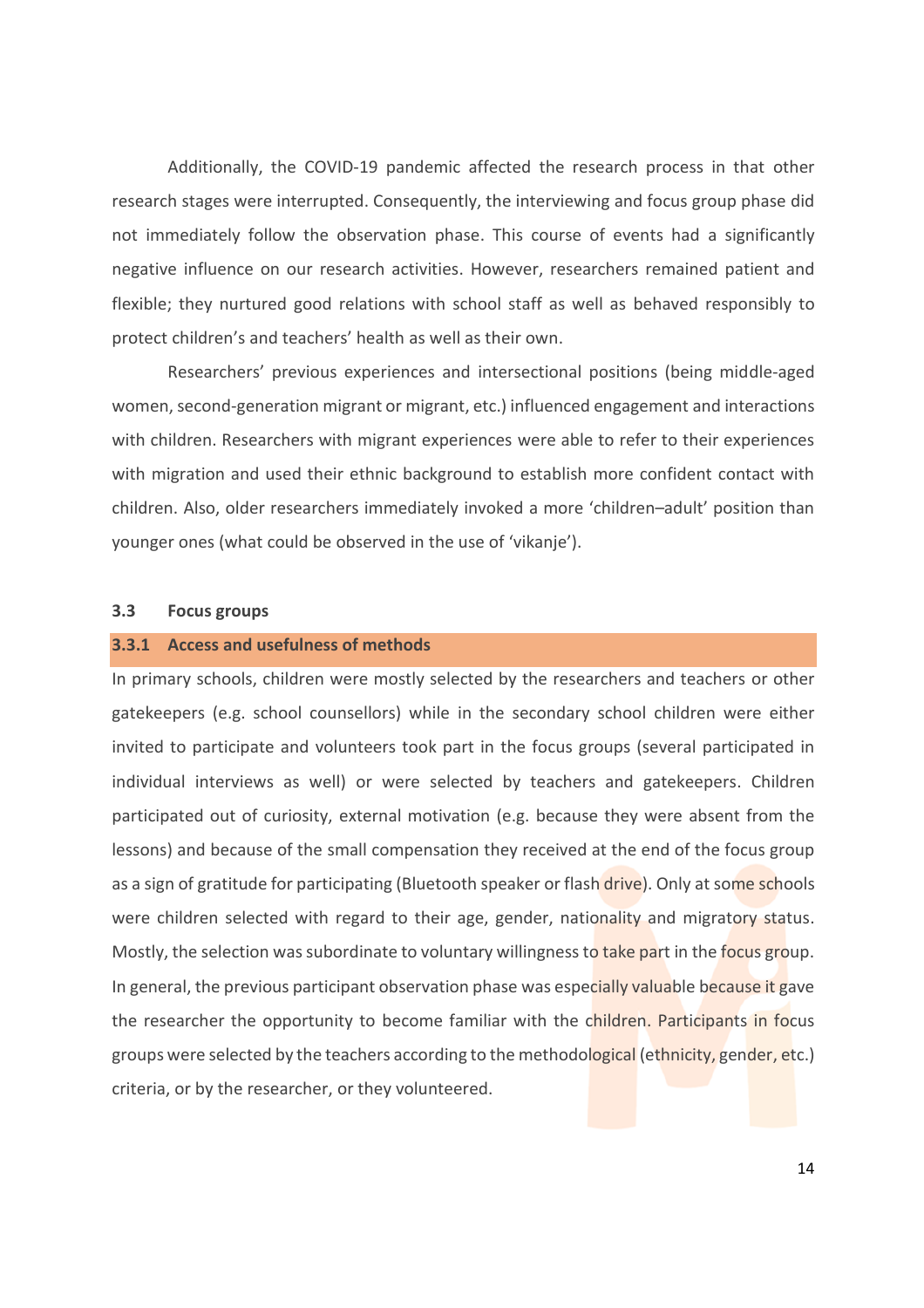Children were informed about the aims and protocol of focus groups in advance (recording, transcribing, anonymity, confidentiality, topics, etc.). The researcher started the conversation with some initial questions and then allowed the discussion to evolve. If necessary, the researcher paraphrased questions or shifted focus to other relevant topics. In cases where one of the participants was more talkative or passive, the researcher tried to give the opportunity to speak up to everyone.

In two schools, focus groups were organized in an online environment due to COVID-19 restrictions, and this presented additional challenges from a technical point of view: children used primarily the Messenger application, researchers were familiar with Zoom, and finally Microsoft Teams application was used. The dynamic of focus groups was affected by online performance and later evaluation revealed that face-to-face focus groups were much better. The organization of the online focus groups was facilitated by the fact that children already knew the researcher from the participatory observation phase.

In terms of usefulness, focus groups proved to be a valuable strategy as they enabled participants to compare experiences, views and attitudes, confront (dis)agreements, and remember different aspects, situations and events. Moreover, focus groups helped in evoking memories that might be forgotten during individual interviews. Participants were relaxed; they did not hesitate to express their opinion, they confronted different points of view and shared valuable information from the perspective of the project's aims. However, the disadvantage lies in the fact that more 'introverted' participants who struggle to speak up, have difficulties expressing themselves and are inclined to give short answers were often outvoted by more extrovert participants in focus groups. In secondary schools, children in the focus groups were mostly close friends, classmates or teammates, so the atmosphere was additionally relaxed and confidential. However, the usefulness of the method was particularly challenged in one primary school. In this setting, the researcher tried to adopt a more friendly and less adult approach. Unfortunately, too relaxed an atmosphere developed that almost prevented collecting the data. Children were loud, they listened to music, walked around, made jokes, had fun and similar.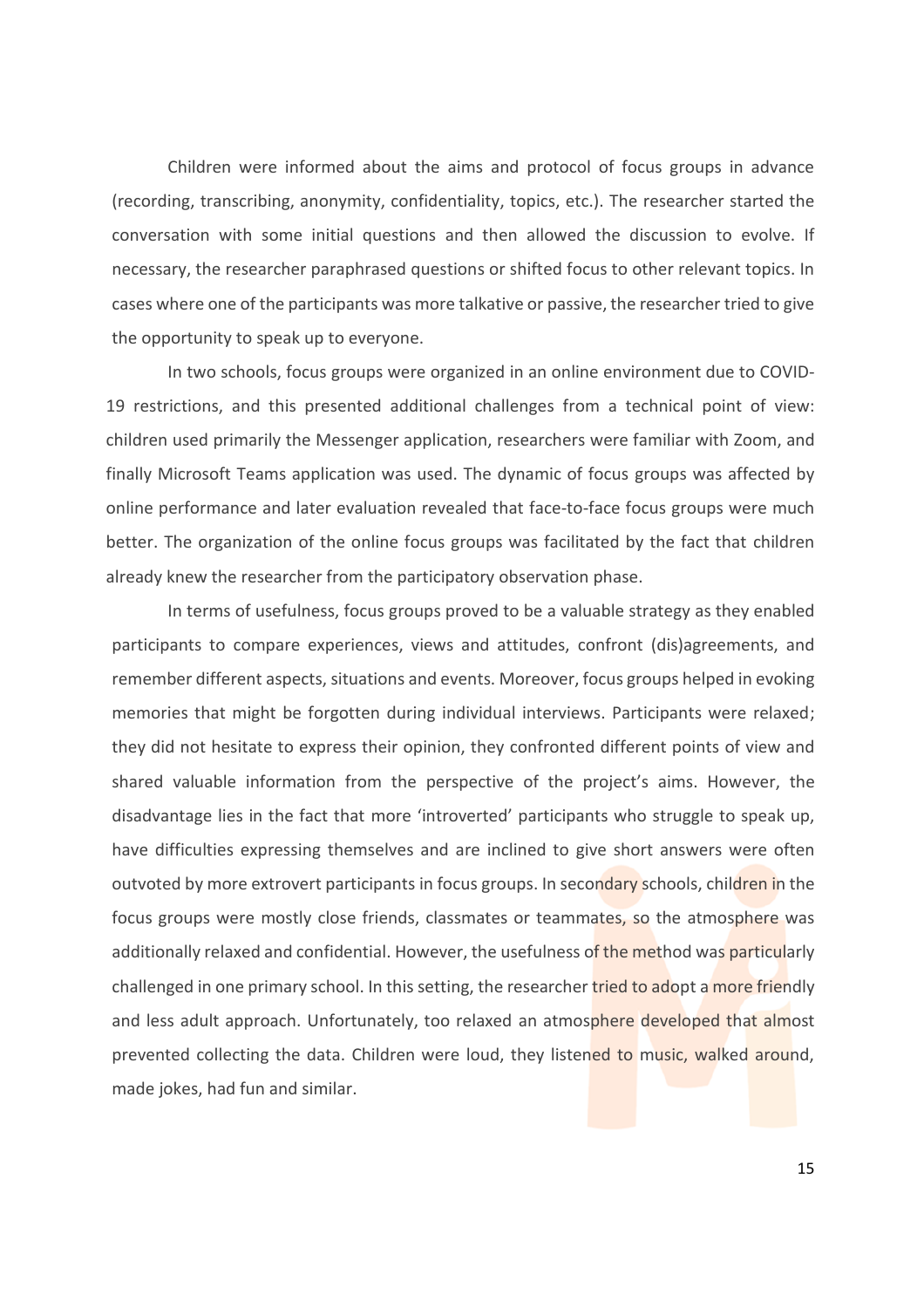Finally, it is hard to assess if the information collected with this method differs relevantly, informatively and/or qualitatively from the information collected with individual interviews.

# <span id="page-18-0"></span>**3.3.2 Responses to methods**

Overall experiences with the focus groups and responses to the methods are very diverse and vary among primary and secondary schools and between schools involved in the project.

We observed that readiness to participate in a focus group was motivated by being excused from regular classes and by the compensation received (sometimes, children were informed about the compensation from others already participating in focus groups or interviews and sometimes by the researchers themselves). As already mentioned, in primary schools, when children were selected by teachers, participation was perceived as a 'school obligation'. In secondary school, one focus group was organized by a dominant boy who was willing to participate and encouraged others to participate.

We noticed the positive effect of the previous participatory observation phase. As researchers had already built rapport and trust with the children, the organization of the focus groups was easier.

At the beginning, children in vocational schools were a bit shy and did not know what to expect. After a while, they relaxed to some extent; however, they were still considerably reserved and responded mostly when they were explicitly asked. Moreover, their answers were very short, and discussion did not develop. Children experienced problems expressing themselves and developing thoughts and narration. Other focus groups in secondary schools were livelier, filled with information and arguments. The researchers facilitated the discussion by asking questions. In focus groups, where close friends participated, the discussion was more vivid; however, an important constraint in such cases may be the lack of diversity of opinions and experiences.

At one primary school, where the researcher took a more informal and non-adult approach, children were very relaxed. Unfortunately, they did not take the focus group 'seriously', but rather perceived it as a free-time activity where they could be naughtier and more playful. In this case, the researcher had a problem collecting informative and valuable information. Children were unfocused and chaotic. Some of them wanted to participate more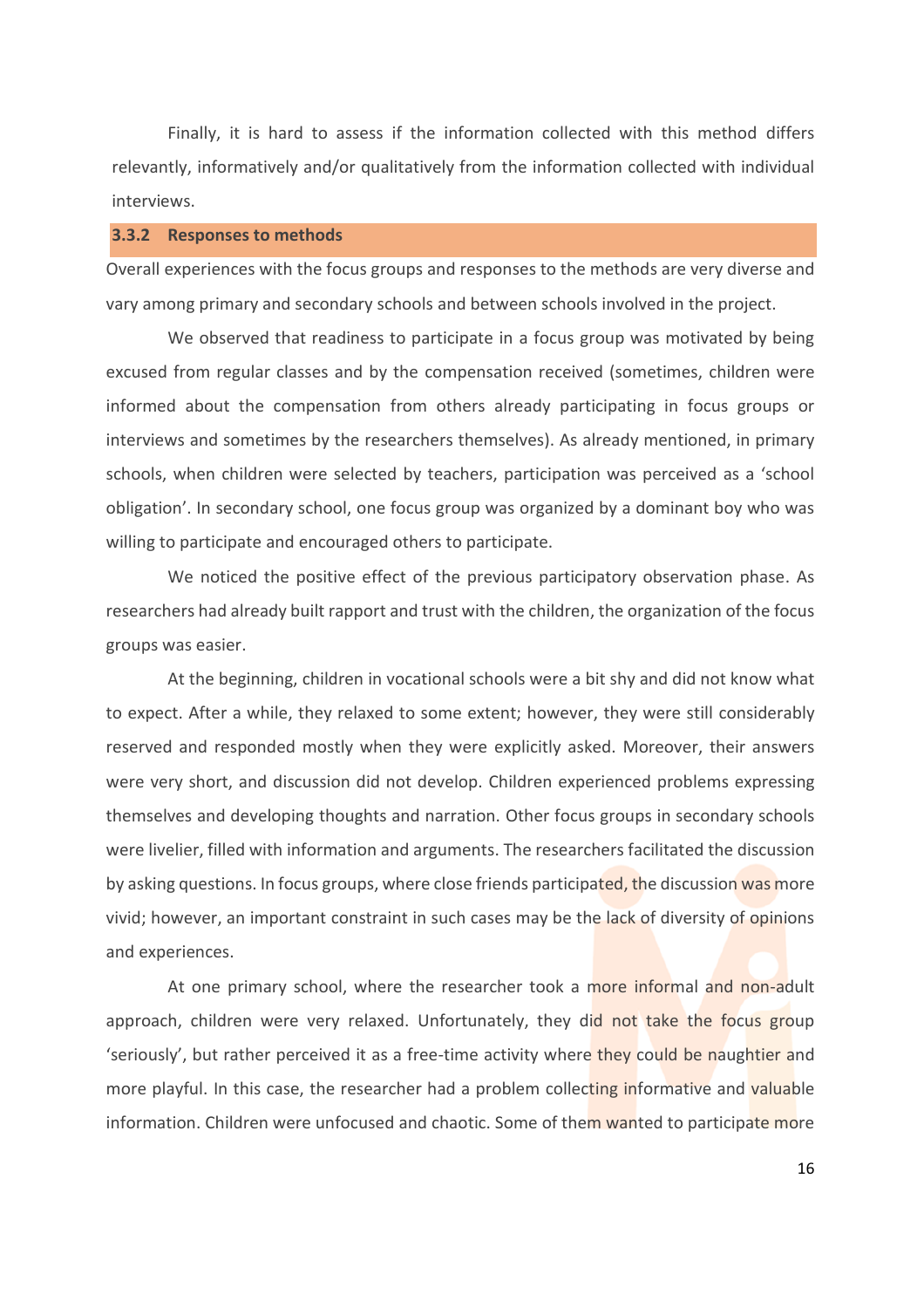'seriously', but the influence of the ones who lacked concertation was immense. The researcher's observation was that they would be more interested in participating in the conversation if they didn't know each other. This experience exposes the tension between methodological demands to collect data and CCA.

In another primary school, we could observe that a more informal atmosphere (eating biscuits and drinking juice) did not negatively affect the performance of the focus group because the rules about how to behave and what to expect were established more clearly and at the beginning of the conversation. However, in this case, the question arises whether a 'more controlled and directed' approach is weakening CCA.

# <span id="page-19-0"></span>**3.3.3 Assessment of child-centred approach**

We tried to reach CCA with very open, non-structured and not specifically oriented startingpoint questions to give the children as much space as possible to express themselves freely. Children were given the opportunity to start the conversation wherever they felt like, to highlight their own perspective, to give explanations with their own words. Children navigated the course of the discussion, which topics were discussed more thoroughly, and they provided their own ideas. Their agency was stimulated so they all actively participated and confronted their views, even when these were in conflict with each other. Beyond this, their agency was not additionally stimulated. Still, the researcher was in charge of time and supervised the tone of the discussion as well as the variety of topics. However, knowing the focus of the MiCREATE project, this might already have an influence on the topic children started the conversation with. From this perspective, it is possible to reach CCA with a focus group. However, a considerable constraint to fully achieving child-centredness was the fact that the research work was interrupted several times due to COVID-19 and that we had not been able to apply an art-based approach before the focus group as originally planned. Another limitation to fully applying CCA is the fact that researchers had in mind the topics that needed to be covered within the research. This, of course, influenced the conversation and therefore affected the conversation from the adult-centred and research point of view.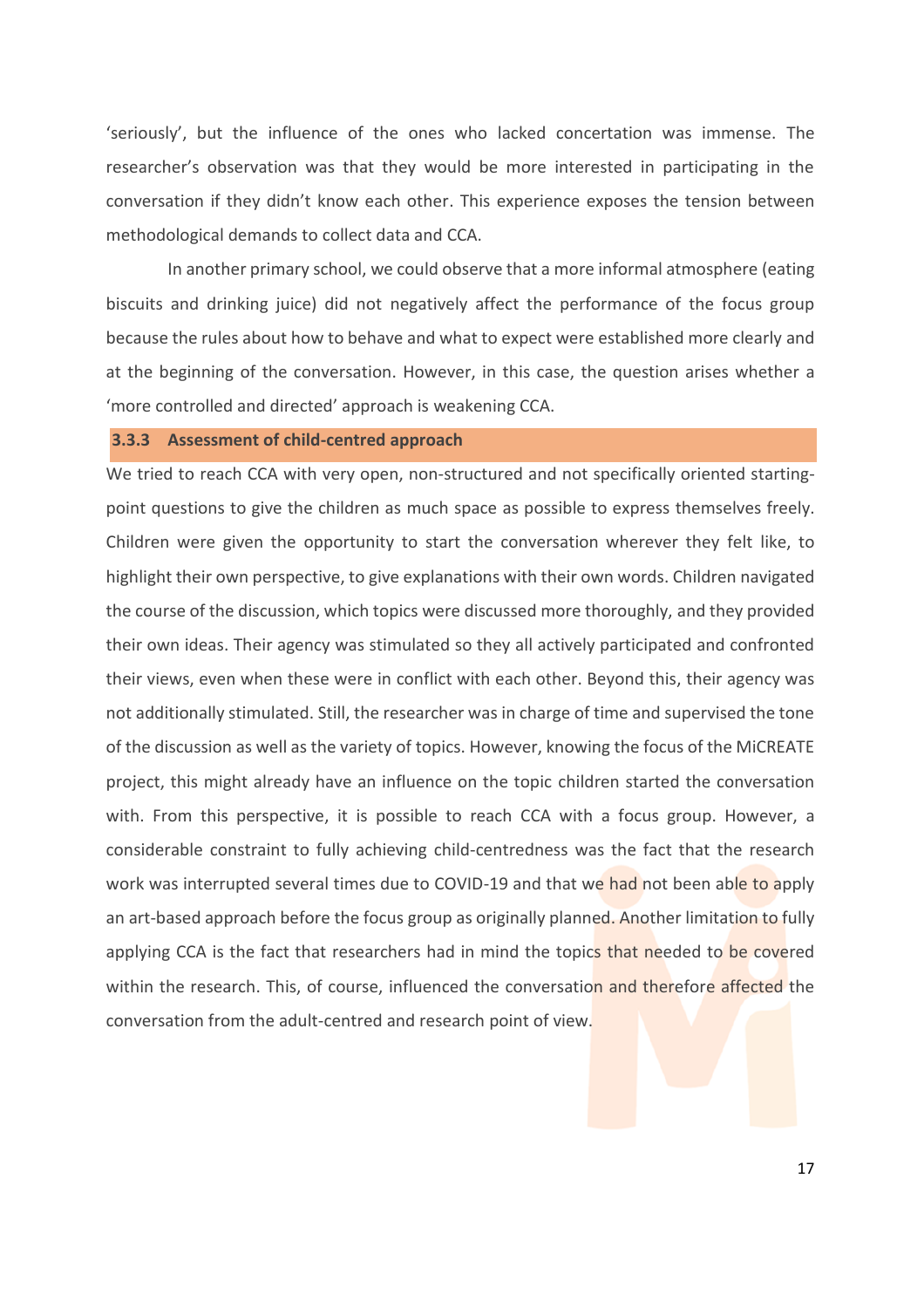# <span id="page-20-0"></span>**3.3.4 Personal reflection**

Several focus groups were organized a week before the school closure due to the pandemic outbreak and this influenced the process of collecting data negatively. On the one hand, these focus groups were organized under great time pressure, while, on the other hand, the children were alarmed, concerned, sometimes anxious and, generally speaking, in a bad mood. The researcher had to make an additional effort to go beyond an explicitly COVID-19 perspective on several aspects of children's lives. It seems that more informative responses could be reached with the repetition of the focus groups.

In some cases, researchers expected that children would be more focused and participative. At one primary school, where the researcher tried to approach children as informally as possible, she encountered significant difficulties with keeping them calm and focused. It appears that for a less adult-centric and more CCA approach, more time is needed for the researcher to become a part of a group and an 'accepted member' to receive needed information.

Focus groups organized in an online setting turned out to be especially stressful and challenging. Challenges arose from the access to participants and from numerous technical difficulties. However, in the end, the researcher managed to create a relaxed atmosphere.

Another observation by the researchers is associated with the researcher's age. For example, being a middle-aged researcher automatically translated into more authority and a 'teacher/mentor position' and consequently caused different dynamics. On the other hand, a young researcher was perceived as a more friendly figure, informal ties were more easily developed, and consequently children were more informal but also less focused. Additionally, the migrant status of the researcher influenced the engagement with children. In the case of exclusively male focus groups, some reservations were observed. However, it is not entirely clear whether this was influenced by the gender of the researcher (female) or some other determinants.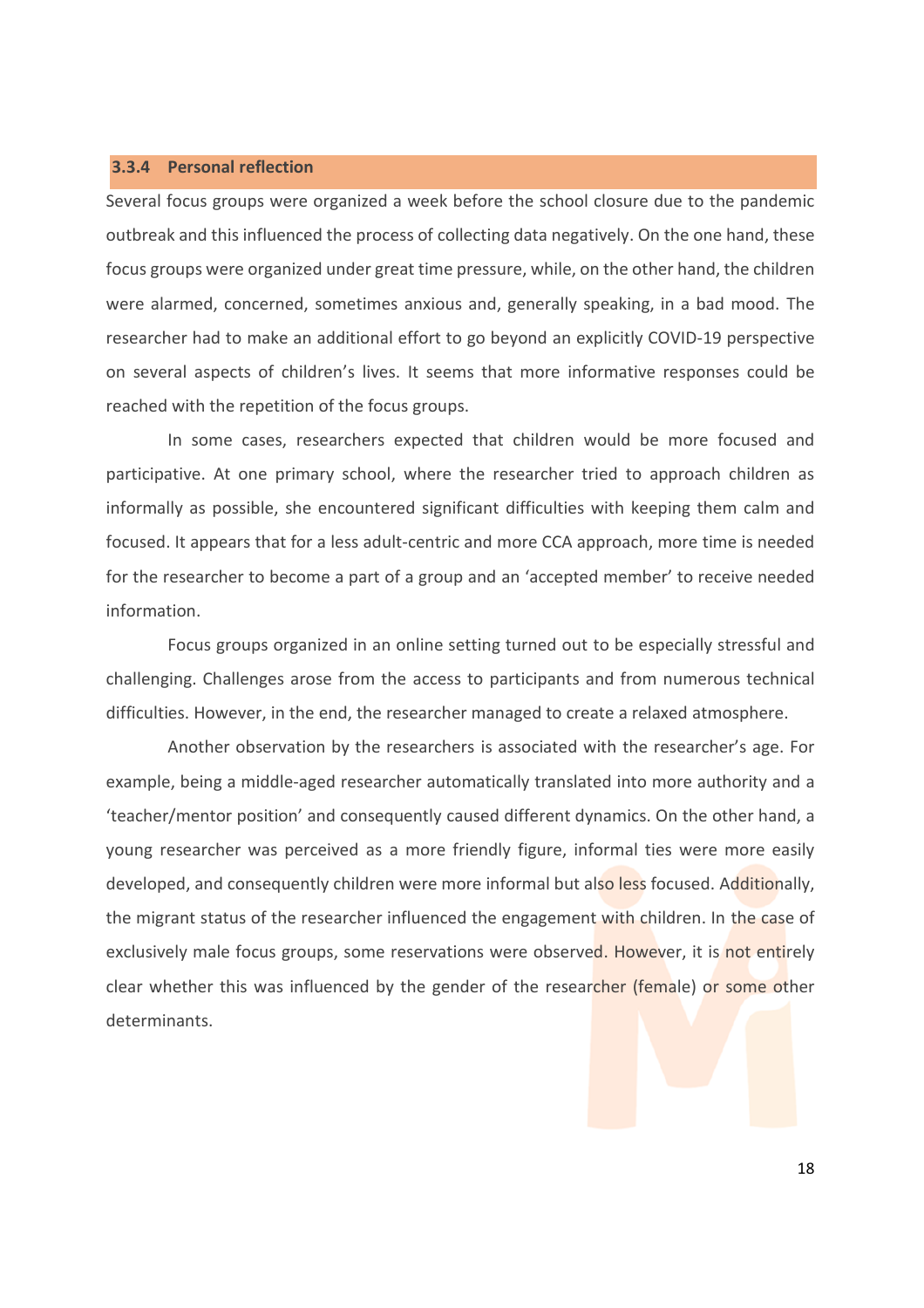# <span id="page-21-0"></span>**3.4 Interviews**

# <span id="page-21-1"></span>**3.4.1 Access and usefulness of methods**

Participants were selected according to their age, migrant status and ethnicity, as well as their internal motivation to participate. At primary schools, the initial selection was sometimes made by the school counsellor and/or teacher. In secondary schools, the selection was made mainly by the researcher or school counsellor; however, the snowball technique was also applied. For example, children reported positive experiences to classmates and other children volunteered to participate as well. Children were mainly selected from the classes that were involved in a participant observation phase, but not exclusively. This phase was of extreme importance for establishing a link between the children and researchers and made the implementation of interviews easier.

An important incentive for participation was that the interviews were conducted during school lessons and teachers allowed children to miss the class. The interviews took place in the school library, in the school cafeteria, in a coffee place outside school and similar. Sometimes, researchers gave children the autonomy to choose the place. While the school library and conference room were quieter places, the coffee place was more informal and sometimes thus more suitable.

Interviews with children in the form of a collection of autobiographical life stories were the best method used in terms of obtaining information. Children could openly discuss various topics and sometimes they turned into different people in one-to-one conversations. Researchers learned more about them compared with simply observing them in the classroom or during focus groups. The method proved to be very useful as it gave children the most space and time to express their thoughts. This method, because it is individualized, gives each child enough space for very personal expressions. In addition, interviews allow obtaining an insight into the subjective experience of migration and integration, as well as general wellbeing. Further, interviews helped to achieve a more thorough understanding of previously observed classroom dynamics and peer relations.

Interviewing as a method had certain limitations when speaking with newly arrived migrant children due to their language constraints. Additionally, in the case of very introverted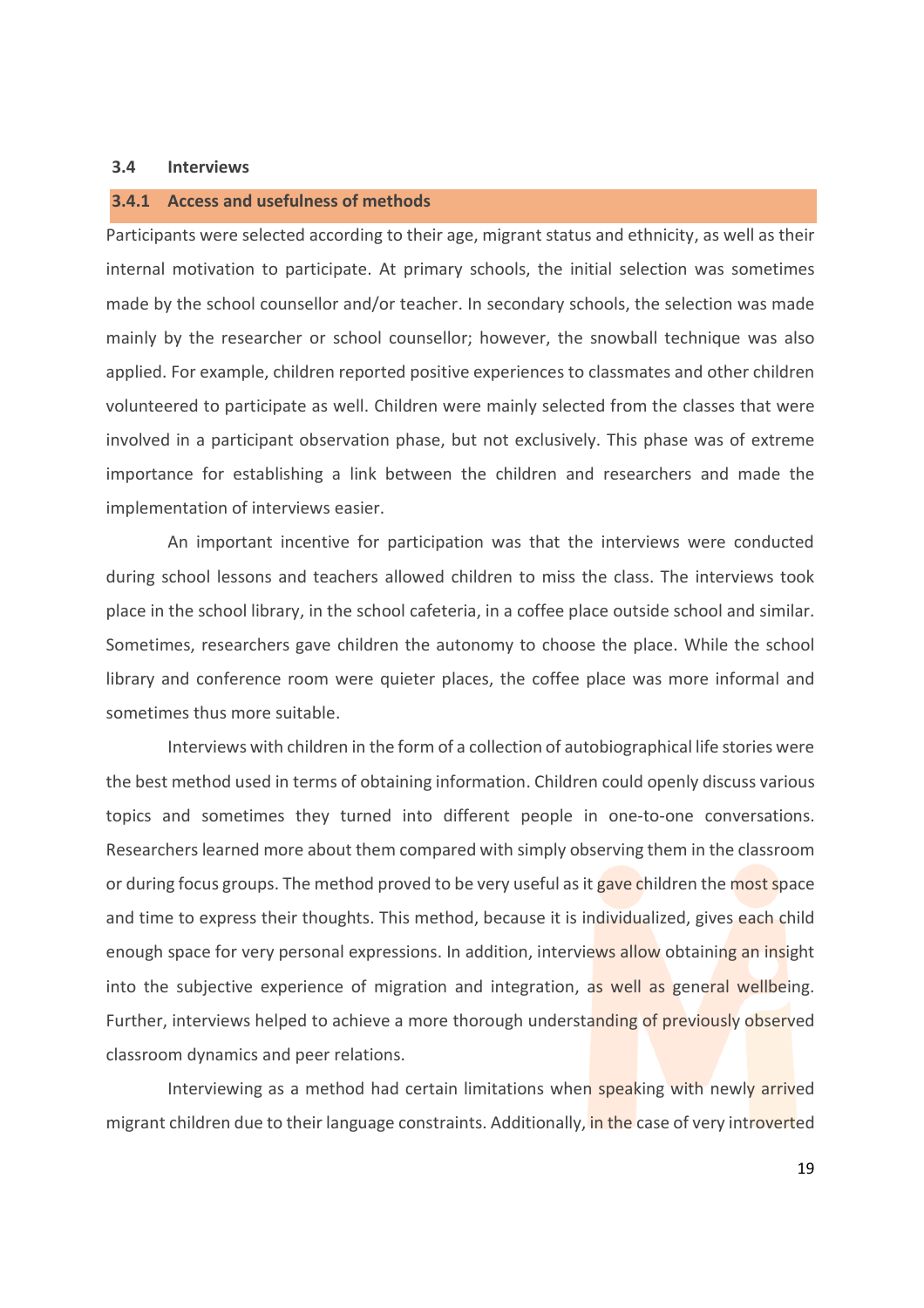children, the method was similarly insufficient. Additionally, when interviews were conducted online, this was a serious obstacle; nevertheless, children still (in most cases) spoke openly and shared rich and interesting information about their life, hopes, thoughts, plans and subjective wellbeing.

# <span id="page-22-0"></span>**3.4.2 Responses to methods**

The interviews took place primarily in schools (e.g. classrooms or conference rooms) where the atmosphere was more formal, but quiet and private. Several interviews were conducted outside (e.g. in the schoolyard, coffee places) where the atmosphere was more relaxed. Only a few interviews were conducted in an online environment when no other possibilities existed.

Interviews started with discussion of 'lighter topics' such as free-time activities, chores, family life, etc. and progressed to topics associated with migration and integration, children's attitudes, experiences and values. Some interviews started with open and broad questions, such as '*How did you become the person you are now?*' or '*Tell me please the story of your life'*. Researchers tried not to interfere with the narrative. However, very soon it became obvious that most children prefer clear-cut questions, thus researchers were constantly compromising between promoting open narration and asking specific questions. Most children required guidance and therefore additional questions were mandatory. For example, children often asked researchers to provide more concrete questions and 'lead the interviewing process'. After a while, some children relaxed and expand their narration, but for the majority constant incentive was necessary.

Primary school children were more relaxed, open and talkative. They were discussing a wider range of topics. In contrast, several secondary school children were more narrowly oriented in relation to specific topics – leisure activities, friends, school life, or, in the case of migrant children also language, migration experience, integration experience, etc.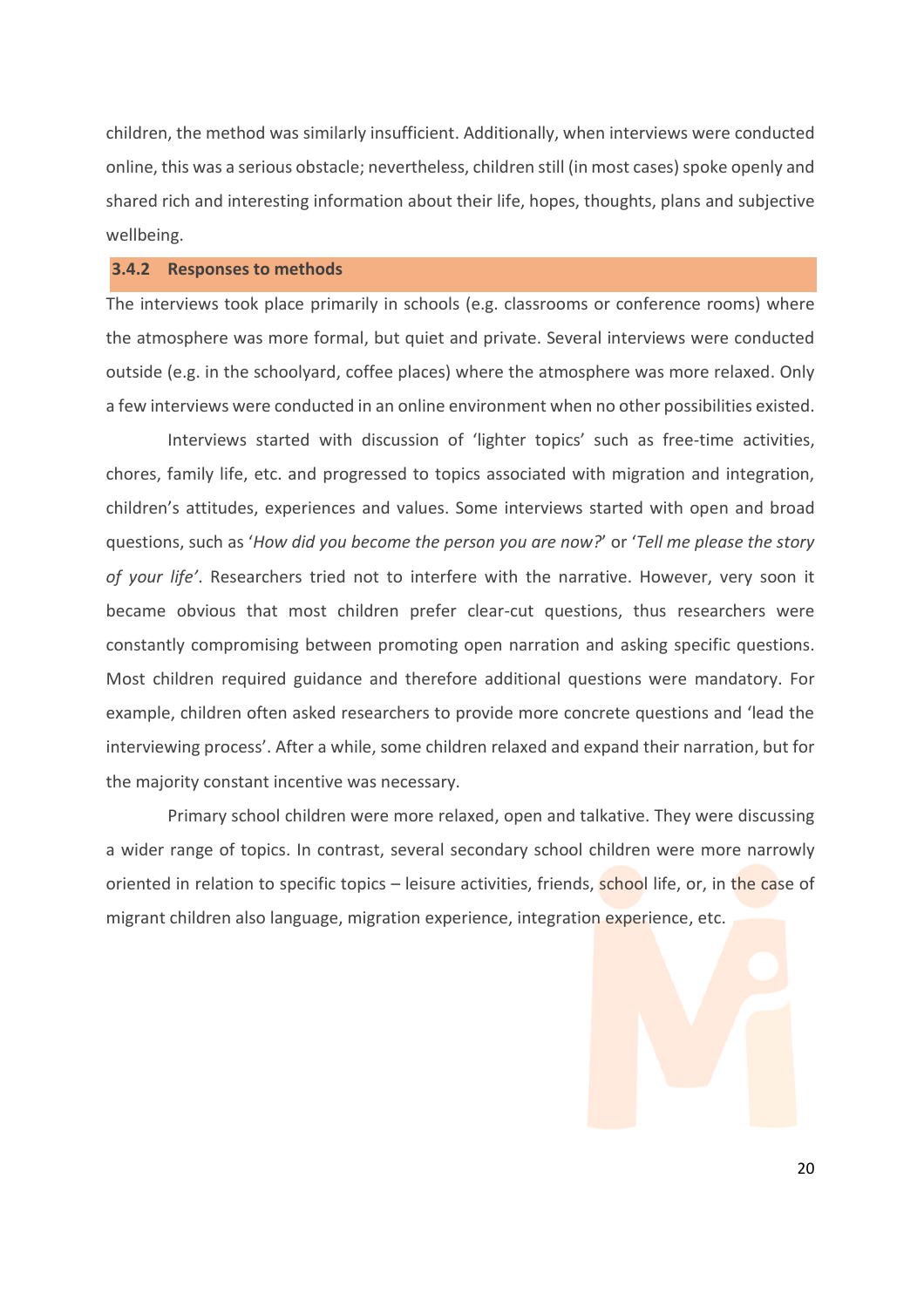In the beginning, some children felt a bit reserved. After initial small talk, most of them relaxed and became very communicative. The only exception was those who had difficulties expressing themselves in the Slovenian language or very introverted children. There were also some emotionally intense moments (crying) and difficult issues discussed (illness in family, divorce of parents, drug issues in family, health issues due to the stress caused by migration, etc.).

Researchers were under the impression that children in general lack opportunities to speak about their problems and concerns with adults (at home and in school as well). Researchers collected one explicit complaint of a secondary school child in relation to the complete absence and lack of adult support in school.

Children who were involved in the participant observation phase were generally more talkative and their interviews were filled with rich information; however, this cannot be applied to all children. Presumably because we knew more of their background, researchers could ask more in-depth questions – for example, questions concerning specific events that happened in the past or in relation to specific classmates. Knowing children from the participant observation phase also gave an advantage to researchers to respond in an empathic manner (more trusting atmosphere) and understand their stories, which contributed to a more relaxed environment and spontaneous flow of the interview.

# <span id="page-23-0"></span>**3.4.3 Assessment of child-centred approach**

The method is considered very child-centred when used properly and with enough time available. Children were allowed the opportunity to express their thoughts, observations, feelings and attitudes. Further, they could reveal topics that are important for them, regardless of the overall aim of our project.

CCA was applied as researchers tried to follow the children's perspective as much as possible. Sometimes this was very difficult since children expected direct questions by researchers and refused to take the initiative to lead the interview. Failure to adopt CCA that would facilitate children's agency was particularly evident in relation to less talkative or more introverted children or those less 'close/involved' with the researcher from previous research stages. Further, children who experience language barriers also struggled in such settings.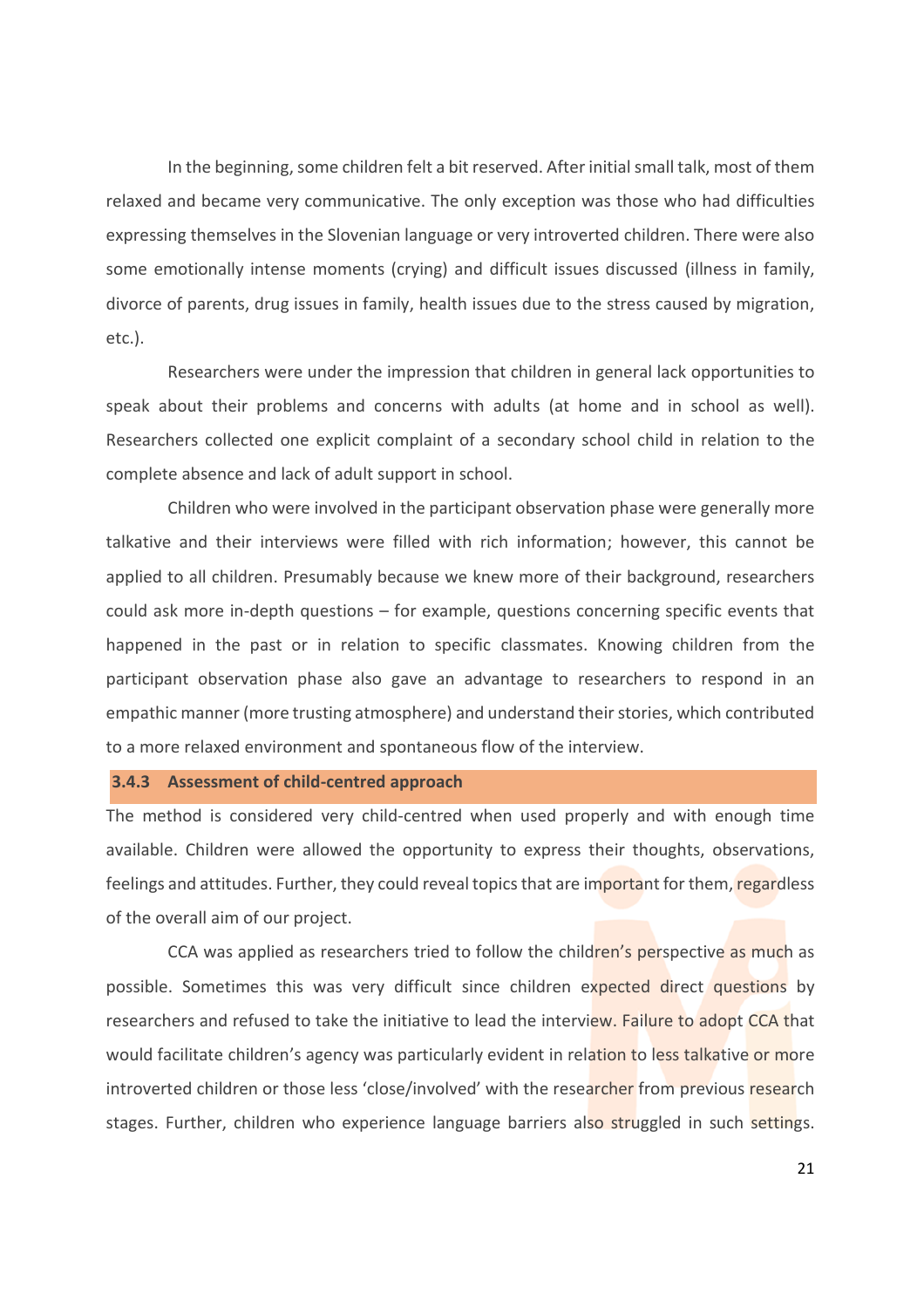These children were inclined to give very short answers and thus it was difficult to build the narration and follow their perspective. On the other hand, researchers encouraged respondents to choose the place and time for the interview whenever this was possible.

Researchers tried to act as naturally as possible, letting children guide the interview as much as possible. Even when researchers were asked to ask more direct questions, they tried to form questions based on children's previous narration and took their cue from what they had been told before. Other than following the project's guidelines in terms of topics of interest, researchers kept their interventions to a minimum. In the beginning, researchers avoided addressing the topic of integration directly and allowed children to progress to it spontaneously. However, during interviews researchers still had in mind the overall objective of the research and tried to get needed information when possible. If certain topics seemed too difficult or uncomfortable for children to talk about, researchers respected their boundaries.

Finally, it would be useful or almost mandatory to conduct interviews two or three times with the same children in order to apply CCA better.

# <span id="page-24-0"></span>**3.4.4 Personal reflection**

For some children, interviews were somehow therapeutic. From what they told us, they do not have many opportunities to talk to adults who are attentive and consider children's opinions as relevant. Many of them discussed personal and family problems, hardships that trouble them (e.g. illness, absent parent, drug abuse in the family, neglecting behaviour, physical abuse, etc.). Some children took the opportunity to promote and praise themselves. Admittedly, researchers were emotionally involved to a significant extent. It is very hard for a researcher to maintain emotional and psychological distance when hearing about children's troubles, feelings and challenging experiences.

Researchers had an impression that their intersectional position influenced the engagement with children. Often, researchers referred to subjective experiences when posing a question. Sometimes, when listening to difficult stories, researchers did not record the conversation but took some time and just talked/listened to the children. In addition, some children reported high-risk events that put researchers in a position of deciding whether to report the event to the authorities or not. Ultimately, researchers did not report any stories.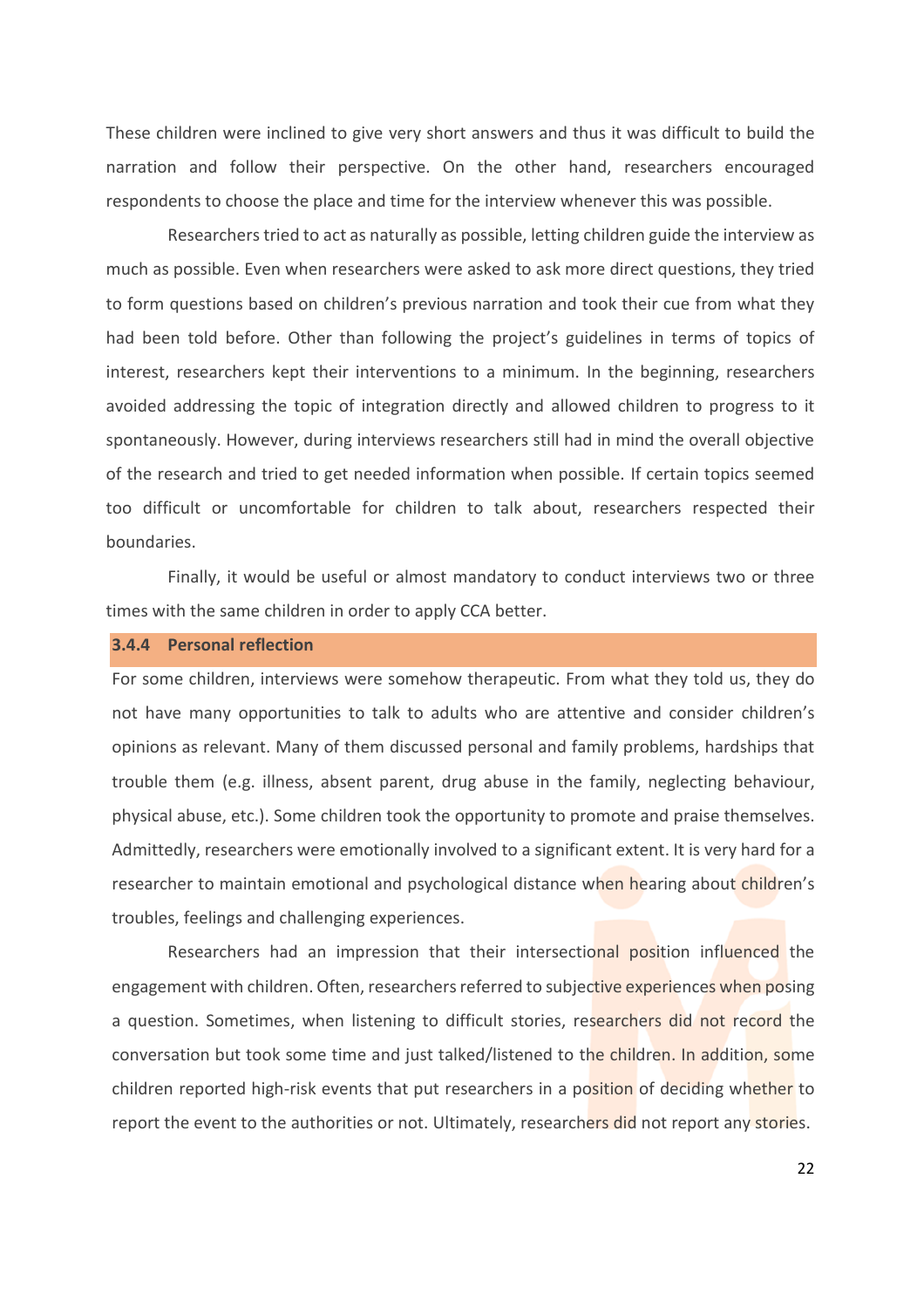Researchers agree that the participant observation phase was especially valuable for being able to adopt CCA during the interview. On the other hand, we identify as problematic the break between the observation phase and interviewing phase.

### <span id="page-25-0"></span>**3.5 Different factors**

The participatory observation method seems to be the approach that offered the most equal opportunity of 'participation and expression' to all children regardless of their age, gender, ethnic background, etc. The collected interviews exposed slight differences related to **gender** at the level of **secondary school**: females were generally more talkative, more open and more informative. Girls were usually more expressive and able to reflect more thoroughly on their personal lives, feelings, challenges, future aspirations, etc. Also, **long-term migrant children and local children** have an advantage in oral expression since they do not encounter language barriers to the same extent as their newly arrived peers. Still, significant differences related to personal traits were present.

For **newly arrived migrant children**, interviewing was challenging as they sometimes experienced severe trouble expressing themselves in the Slovene language and find the right words. Consequently, the fluency of their narration was affected. Although they were sometimes given the opportunity to speak in their mother tongue, they rarely decided to do so. Such interviews were poor in terms of information richness, but they enable other insights: for example, why newly arrived migrant children do not want to speak in their mother tongue with the researcher. In one secondary school, a focus group exclusively with newly arrived females was organized and that turned out to be very positive. These girls were talkative and informative. Finally, researchers have had the feeling that the application of art-based methods may give newly arrived migrant children more possibility for expression.

The **socio-economic status** of children was revealed in some cases. Most children from one vocational school have low socio-economic status and difficult family backgrounds (low level of education, precarious jobs, low wages, low cultural capital, etc.). In such cases, the aspirations of children for the future are very similar to those of their parents; they aim to be manual workers at construction sites, workers in the family bakery, hairdressers, etc. Socioeconomic status influences the integration process of children when fathers are the only family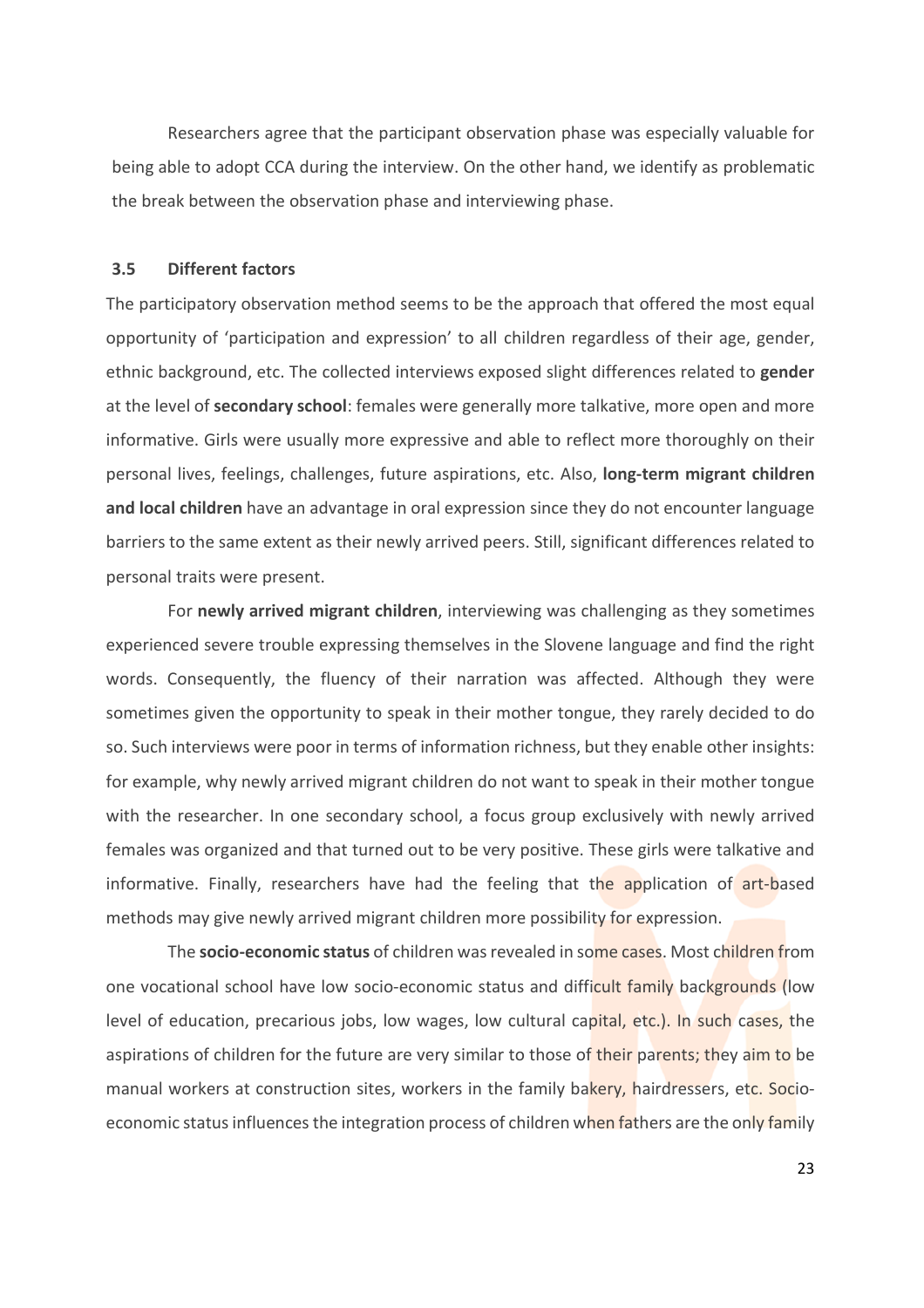members who are employed, work in low-paid jobs(construction sites, bakery), are absent the whole day and have a low level of language fluency. The same can be said when mothers are mostly at home, are not employed and do not socialize with the outside world; hence, their language proficiency is low. On the other hand, families with higher socio-economic status, higher parental education and higher professions seem to facilitate the integration of children: well-off parents enable children to attend extracurricular and leisure activities where children have more opportunities to communicate with local children. In addition, some can pay for private lessons in the Slovenian language, etc.

The integration process is slowed down in the case of more closed ethnic communities/families; we observed the influence of **ethnic background** and **ethnic boundaries**. When fathers work the entire day on construction sites or in a bakery, they rarely integrate linguistically. At the same time, mothers are mostly stay-at-home mothers; they are not employed and therefore they tend to socialize exclusively ingroup. Consequently, they miss opportunities to learn Slovene. Similarly, children who belong to ethnic groups with strong group boundaries tend to socialize mostly with parents, relatives and other ingroup members and this influences the integration process. In Slovenia, this phenomenon was observed in relation to children with an Albanian ethnic background. In addition, at one secondary school, Albanian girls, with one exception, did not want to participate in interviews.

In relation to the **age** of children, it was easier to establish more friendly relations with younger children (10–13 y/o). For this age group, it would be more appropriate to apply an artbased approach which, unfortunately, because of the COVID-19 situation was almost completely impossible. It seems that especially for **younger newly arrived migrant children** an art-based approach would be the most appropriate one. Autobiographical interviews proved less useful for this age group of children as they are not able to autonomously summarize their life stories, are less structured and focused, and lack the necessary concentration. In addition, they require more guidance from the interviewer. Hence, the guidance and impact of the researcher are significant and less child-centred in comparison with an interview structured and led by children.

Finally, we have not obtained any data in relation **to sexual orientation and sexual identity.**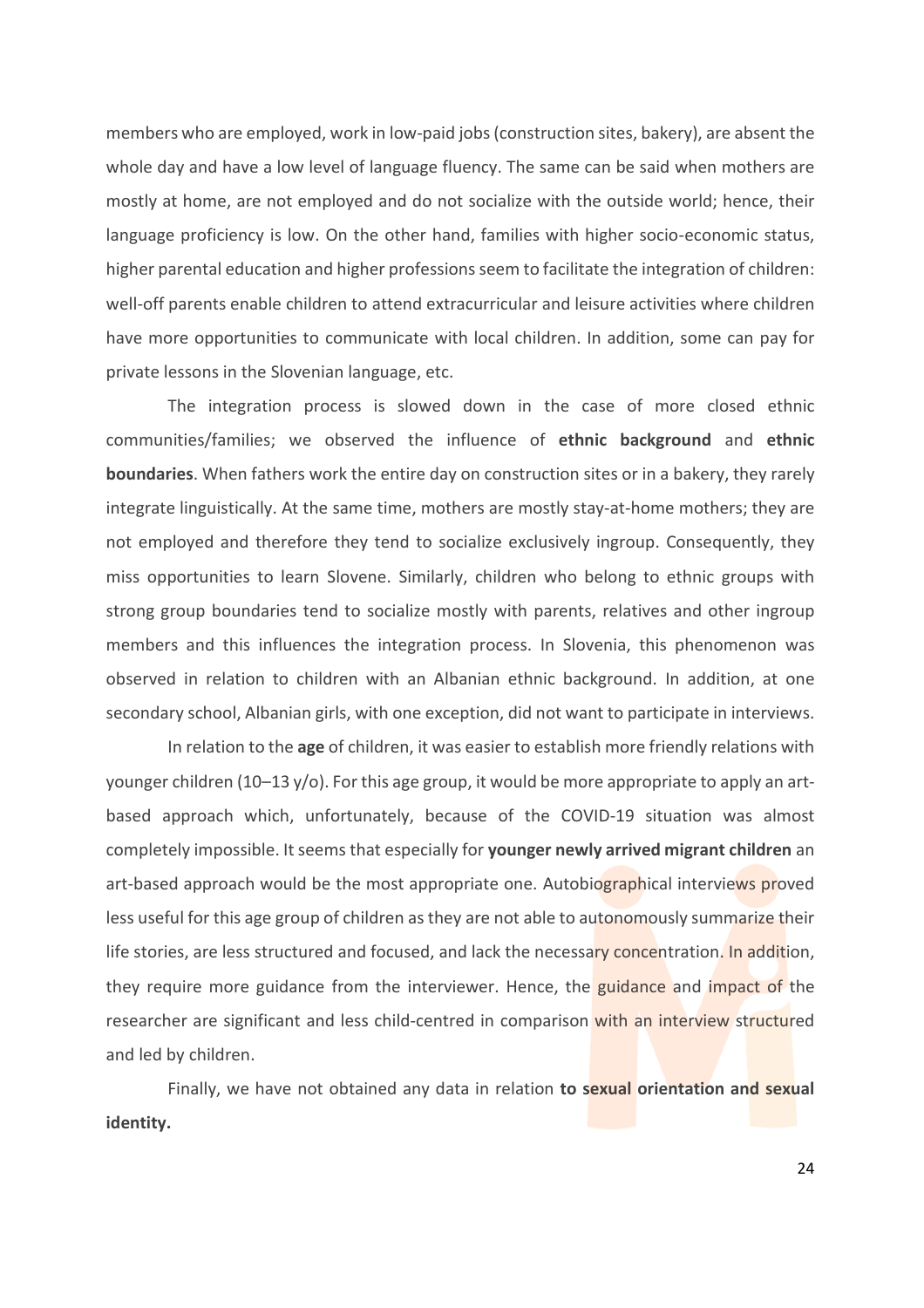## <span id="page-27-0"></span>**3.6 Newly arrived, long-term, local children**

# <span id="page-27-1"></span>**3.6.1 Newly arrived migrant children**

During the field research, newly arrived migrant children were, due to language barriers, mostly quiet and reserved. Having difficulties expressing their thoughts resulted in less informative interviews that were hard to conduct. However, a significant difference in the children's behaviour was noticed when they attended additional Slovene language courses for foreign learners (with only newly arrived migrant children involved) and regular classes where all children were included. In the language courses, newly arrived migrant children were noticeably more relaxed, talkative and curious, while in regular classes they were more quiet, careful, observing, reserved and shy. This was especially true at the beginning of the school year, while during the school year, some changes could be noticed. After six months, some of them adapted to the extent that they were unrecognizable, turning from quiet, shy, reserved children to loud, talkative, outgoing and omnipresent.

The most significant challenge when approaching newly arrived migrant children is their language barrier. However, there exists a considerable difference regarding their origin. If their mother tongue is Bosnian, Serbian or Croatian, which are more similar to Slovenian, the language constraints were not as significant as with newly arrived children whose mother tongue is, for instance, Albanian. These children faced more pronounced problems in learning Slovene and integrating into a new society.

Some researchers noticed specific gratitude from some newly arrived migrant children in terms of recognizing the opportunity to speak up. The MiCREATE project gives children the feeling of being appreciated, heard and accepted. Interviews with these children were more emotional and 'heavy' to conduct because of their vivid memories of loss and change. This group requires special emotional support.

Whenever possible, researchers were willing to adapt to the newly arrived migrant children and spoken in Bosnian/Serbian/Croatian or English. Consequently, a translator's presence was never needed. Sometimes, having a translator would allow the researcher to obtain more data; however, it is possible that the presence of another adult would negatively affect the atmosphere.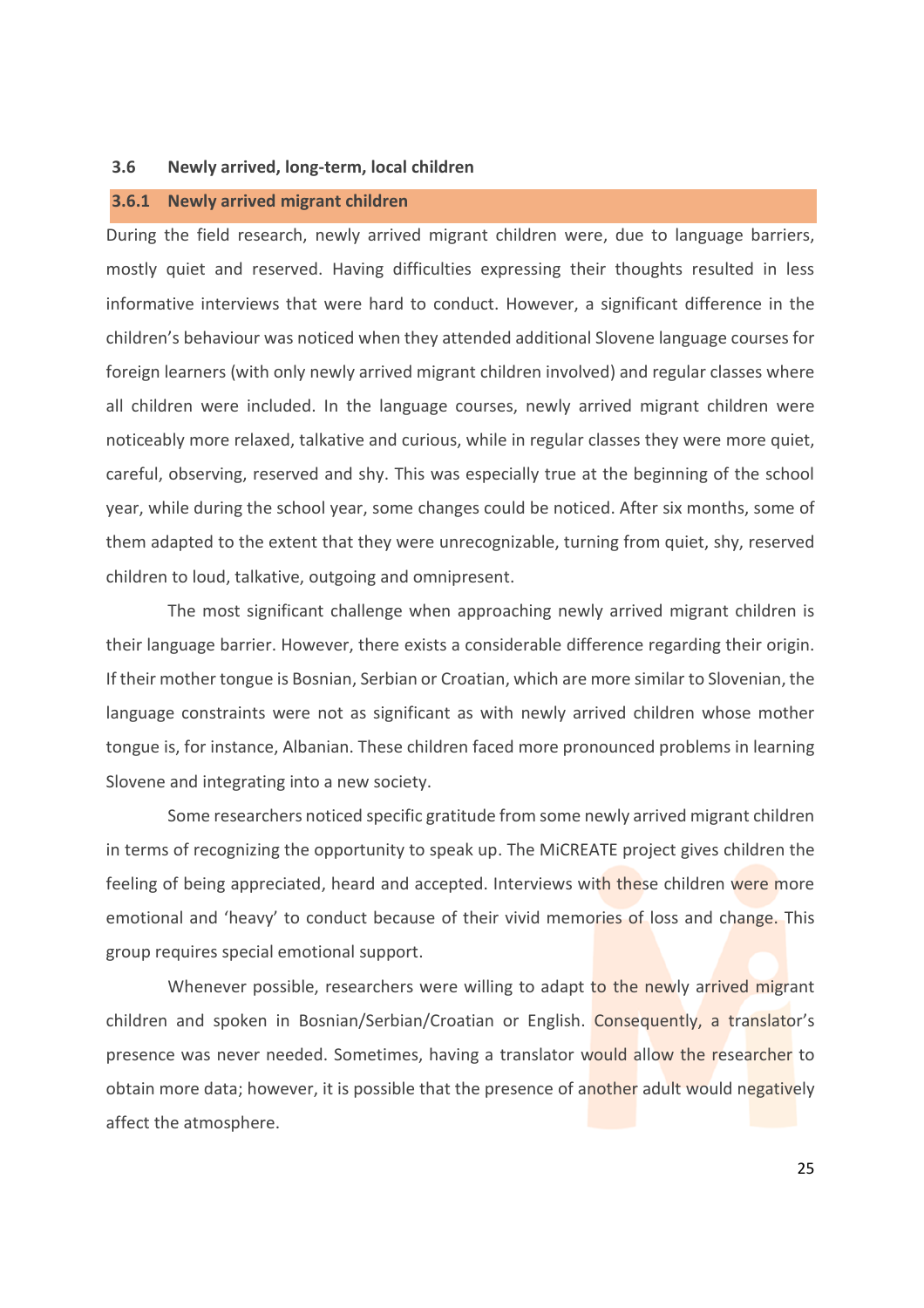In the case of newly arrived migrant children repetition of interviews also seems appropriate in order to give more time and space for autonomous expression.

# <span id="page-28-0"></span>**3.6.2 Long-term migrant children**

This group was usually fluent in the Slovenian language (although the accent often revealed their non-Slovene origin), ambitious, well adjusted and mostly proud of their cultural heritage. They easily switched between cultures and languages, evaluating the pros and cons of migration, and suggesting what is already well developed in the process of integration and what could be improved in the future. In most cases, children appreciated the opportunity to speak about their country of origin, struggles, fond memories and new possibilities and opportunities. Most of them were happy to live in Slovenia. They have no desire to return to their country of origin. Many of them were committed to succeed in order to express respect for their parents' decisions and courage in migrating. These children were relaxed, happy and open-minded. In secondary school, children did not face major expressions of discrimination. They identified primary schools as being places of more intolerant behaviour where several of them experienced bullying and intolerant attitudes. In their words, such events are not present in secondary schools where 'they speak more about football and girls than about ethnicity'.

All methods were easily applicable to the long-term migrant children. In particular, interviews were very informative, consisting of fluent narration about the migration experience, integration and general life in the country of origin and in the host country. The interviewees were spontaneous; they needed less guidance and required fewer specific questions. Children were approachable, interested in participating and willing to share their views, ideas and experiences.

Finally, it was interesting to observe that often these children did not refer to themselves as migrant children but perceived only newly arrived migrant children as such.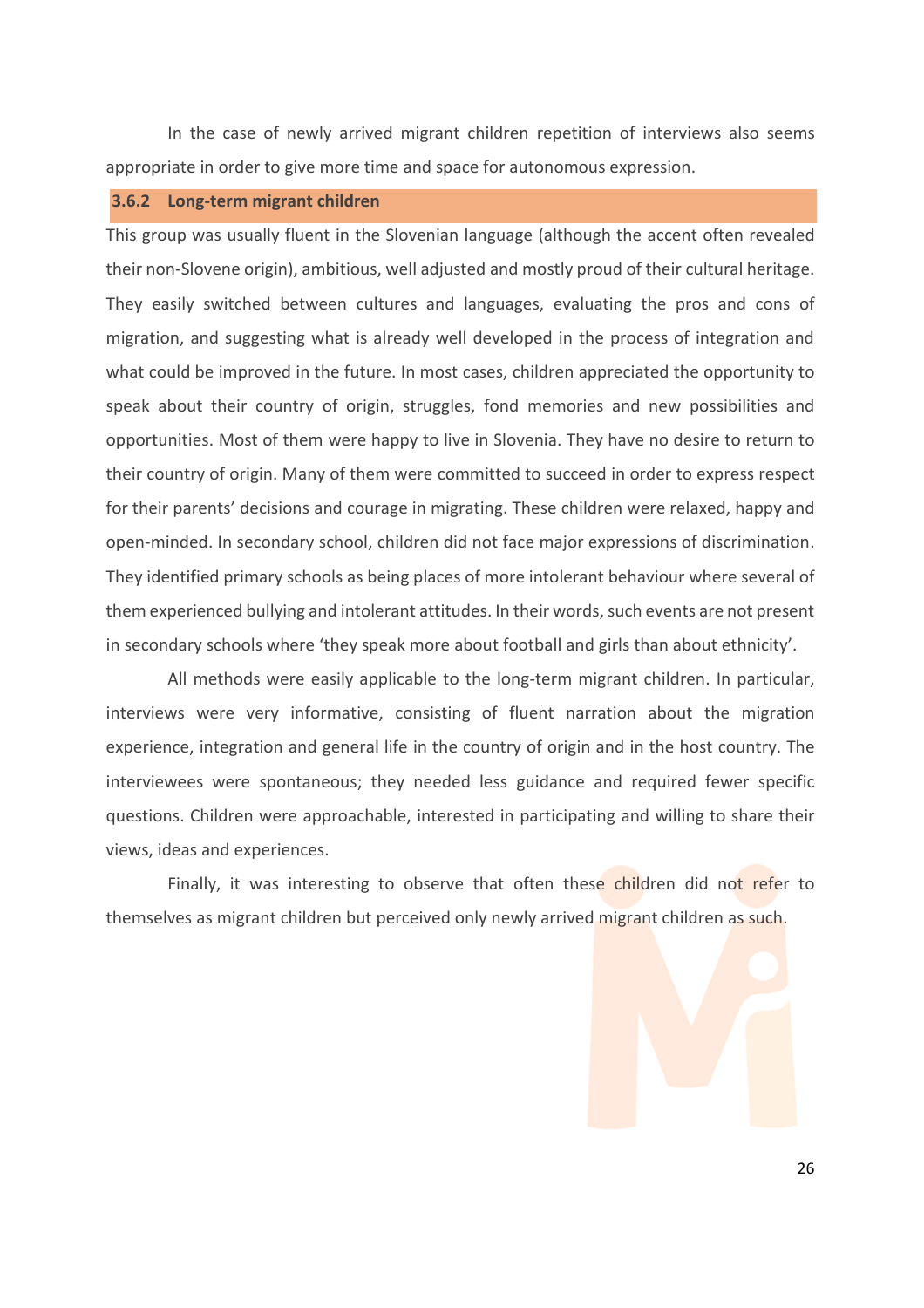### <span id="page-29-0"></span>**3.6.3 Local children**

Local children were mostly approachable and interested in participating. Apart from one secondary school, where two local children explicitly declined to participate in the study, local children had no constraints in this regard. The researcher assumed that the reason for declining to participate was the topic of the research.

During the observation phase, local children were a bit louder, more confident and more active in classes. They felt comfortable in the presence of the researcher, probably because of familiarity with the general social situation and dynamics in school. In mixed focus groups, they dominated the discussion. During the discussion, this group of children sometimes behaved according to prevailing stereotypes and prejudices, gave socially desirable answers, and assessed how successful their migrant classmates are (in terms of grades, sociability, popularity, etc.). Several local children struggled to put themselves in migrant children's shoes while others were considerably empathic. They offered interesting ideas and solutions and were aware of common barriers that migrant children encounter.

In general, local children are used to the cultural diversity in their local environment and acknowledge cultural diversity in their schools. Sometimes, local children are the minority in their class or belong to 'second' and 'third' generations of migrants.

### <span id="page-29-1"></span>**4. CONCLUSION**

In this report, we tried to critically reflect on (a) the **methodology used** during our fieldwork with children, but more importantly to evaluate (b) the success of the attempt to apply a **childcentred approach** in the research and (c) **ethical issues** with a special emphasis on children's free consent to participate in the research.

The decision to apply a mixed-methods approach when researching the process of the integration of migrant children in the school environment and to apply a participatory observation phase and collection of auto/biographical stories as a form of interview was strongly influenced by researchers' experiences and knowledge stemming from previous work with (migrant, unaccompanied, etc.) children. As experienced researchers in the field, we had the knowledge that only with mixed methods we can come close to what can be called 'social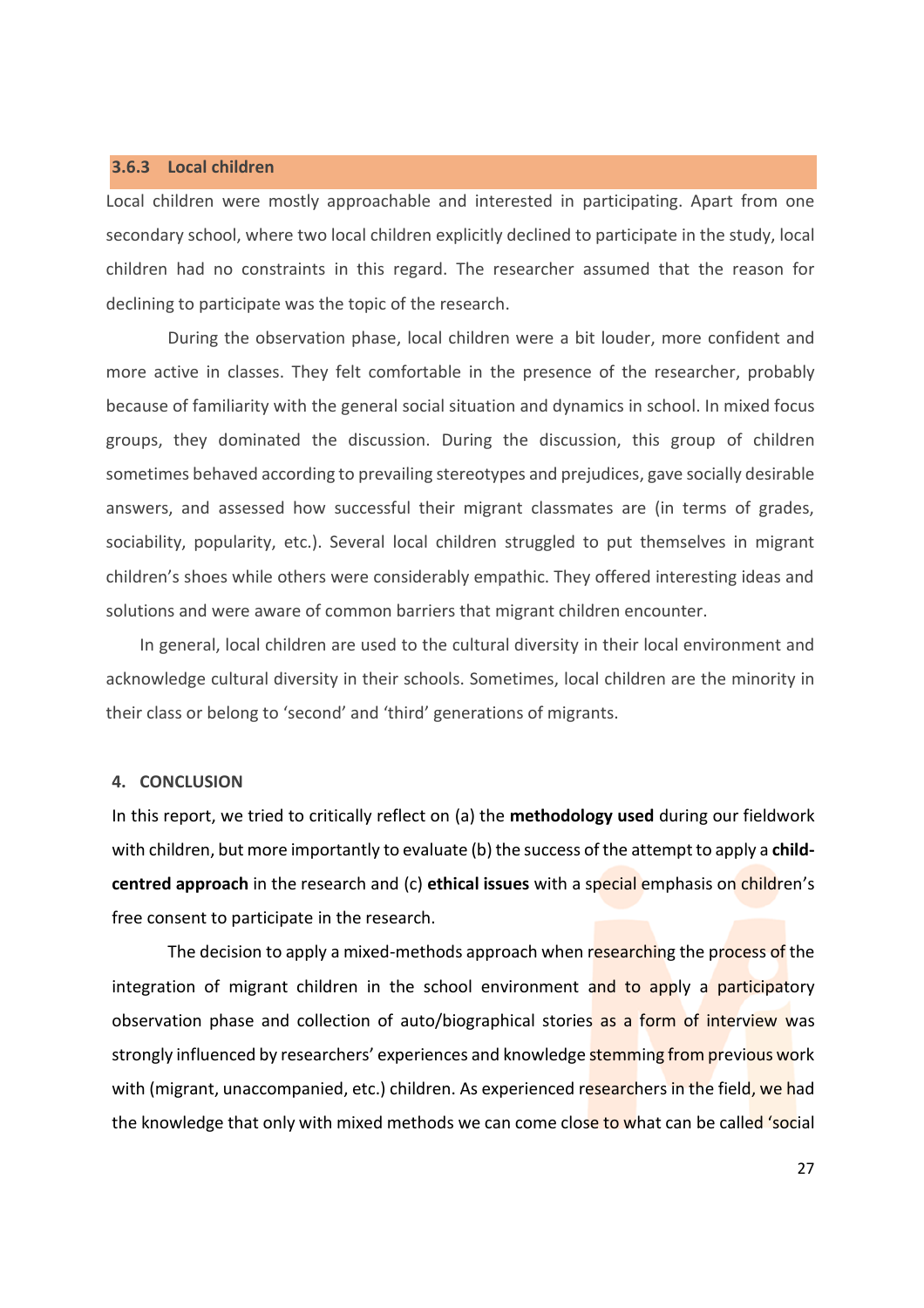reality'. Our epistemological, ontological and theoretical background and assumptions thus influenced to a significant extent not only the research and methodological protocol but also the decision to apply a child-centred approach.

Although, in accordance with a child-centred perspective, we tried to listen to the voice of children and catch their reality, we are well aware, as Reinharz (1992) reveals, that there is an obvious tendency among researchers to simplify complex processes of representing children's voices as though these voices speak on their own, rather than through the researcher who makes choices about how to collect and interpret these voices (and which transcript extracts to present as evidence).

The problem in this respect is that our subjectivity (who we are) is always interfering with the lives of others, with the lives of those we observe, analyze and interpret. As 'representation … is always self-representation … the other's presence is directly connected to the writer's self-presence in the text (Denzin, 1994: 503). Our characters, subjectivity, age, gender, having our own children or not, being locals or migrant or someone with a migrant background, etc. influenced the whole process of researching.

Also, our preferences for a qualitative, fluid and more open-ended methodological approach must be reflected in accordance with the criticism directed against the tendency to romanticize children's voices and 'subjectivities'. We, as researchers, are bargaining between objectivity, collection of data, evidence and construction of the theory on the one hand, and, on the other, respect towards observed subjects, their voices and interpretations.

Reflexivity is needed to avoid the traps of simplified reasoning and presenting social reality as we see it as the only true and objective. Finally, the question remains: how can we, as researchers, consider and incorporate our reflexive observation into actual analysis of data?

Another issue that should be openly discussed is to what extent we were truly ethically mindful throughout the research process. As researchers, we were compromising between the need to collect needed data and, at the same time, respecting children's will and their free choice to participate fully. To what extent was the children's participation truly and consciously voluntary? Children were often participating in the research because they perceived us as authority figures, 'teachers' or as a part of school protocols. The process to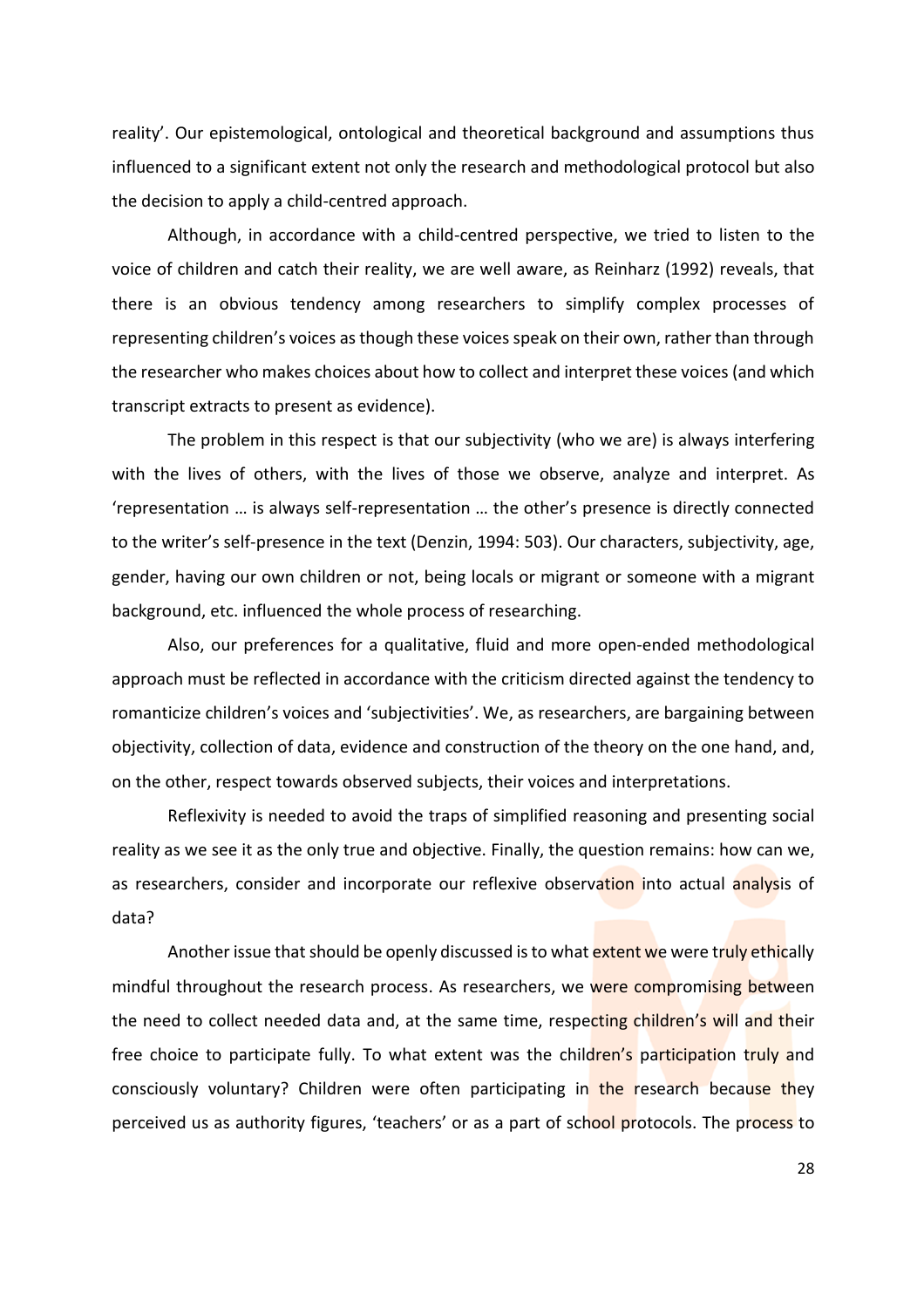obtain informed consent is especially tricky. In Slovenian schools, parents sign a form that gives general consent for children to be 'part of different anonymous surveys and photographing sessions, etc. for research or school purposes'. This general consent form covered the 'survey part' of our research; however, we decided to additionally include at the beginning of the online survey the information and signed consent to participate in surveying for children. Similarly, after receiving signed consent forms from some parents and children, we still again asked for consent and recorded it prior to the formal recording of interviews and focus groups. However, we cannot dismiss the feeling that this consent was sometimes 'just a formality' and that children were not fully aware of the true nature of research and also possible consequences in participating in the research (as, for instance, in the event of unexpected and/or illegal and, for children, dangerous activities, we are obliged to intervene and/or act in accordance with the law and the best interest of the child).

It appeared that especially vulnerable in this respect were newly arrived migrant children, less fluent in the Slovenian language and less competent in general social protocols related to participation in research.

# REFERENCES

Alvesson, M. & Sköldberg, K. (2000). *Reflexive Methodology: New Vistas for Qualitative Research*. London, Thousand Oaks, CA, and New Delhi: Sage.

Connolly, P. (2017). Race, Gender and Critical Reflexivity in Research with Young Children. In P. Christensen & A. James (eds), *Research with Children: Perspectives and Practices* (pp. 104– 120). London and New York: Routledge.

Cotterill, (1992). Interviewing women: Issues of friendship, vulnerability, and power*. Women Studies International Forum.* 15(5–6), 593–606

Coyne, I. & Carter, B. (eds) (2018). *Being Participatory: Researching with Children and Young People. Co-constructing Knowledge Using Creative Techniques*. Cham: Springer.

Davis, J. (1998). Understanding the meanings of children: A reflexive process. *Children & Society*, 12(5), 336–348.

Davis, J., Watson, N. & Cunningham-Burley, S. (2000). Learning the Lives of Disabled Children Developing a Reflexive Approach. In: P. Christensen & A. James (eds) (2000). *Research with Children: Perspectives and Practices*. London, New York: Falmer Press